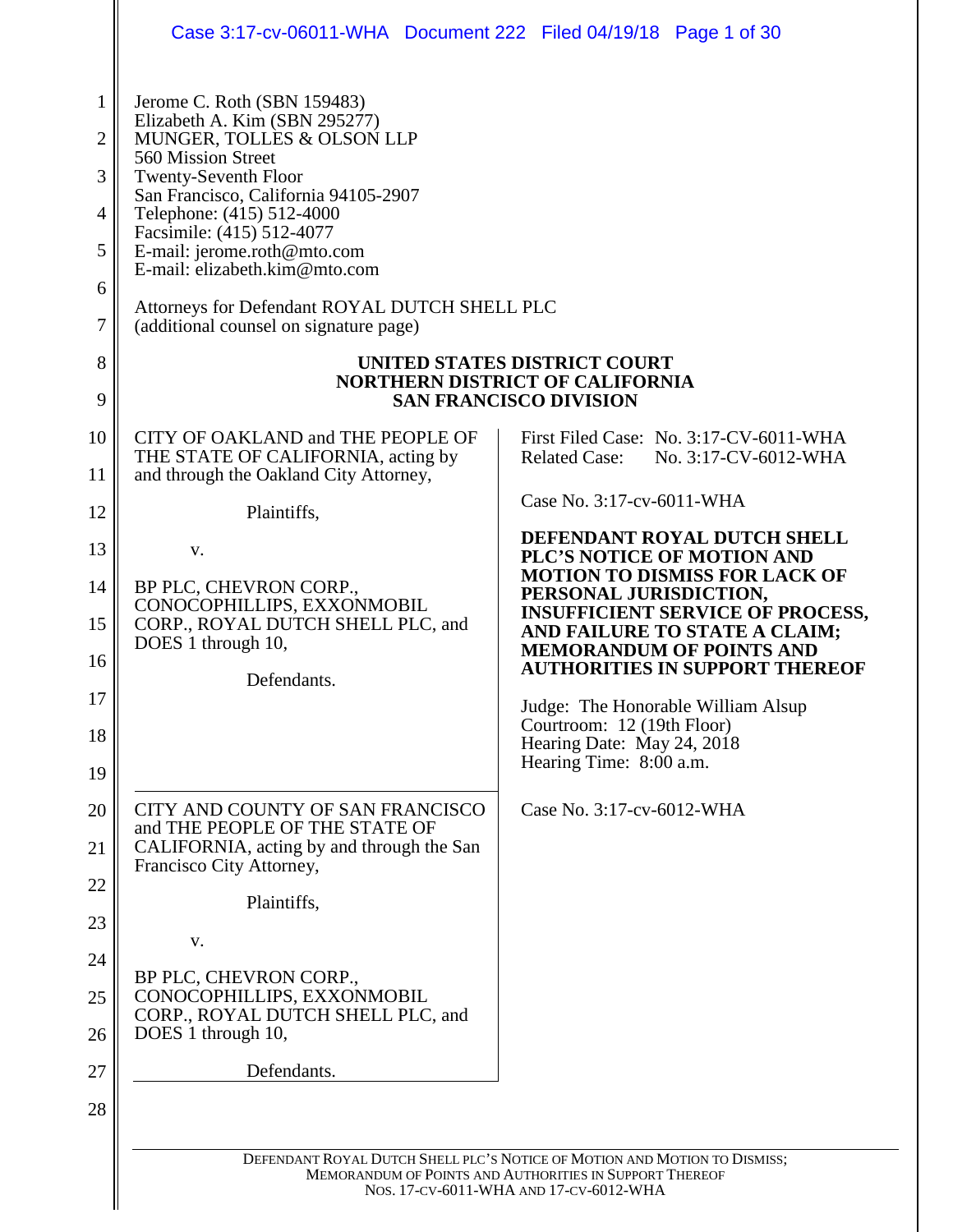2

# **TABLE OF CONTENTS**

# **PAGE**

| 3        |                                                                                                |           |                                                                                                                                    |  |
|----------|------------------------------------------------------------------------------------------------|-----------|------------------------------------------------------------------------------------------------------------------------------------|--|
| 4        |                                                                                                |           |                                                                                                                                    |  |
| 5        |                                                                                                |           |                                                                                                                                    |  |
| 6        |                                                                                                |           |                                                                                                                                    |  |
| 7        |                                                                                                |           |                                                                                                                                    |  |
| 8        |                                                                                                |           |                                                                                                                                    |  |
| 9<br>10  | $\mathbf{I}$ .<br>Plaintiffs Have Not Established A Basis For Exercising Personal Jurisdiction |           |                                                                                                                                    |  |
| 11       |                                                                                                | A.        | Royal Dutch Shell Is Not Subject To General Jurisdiction In California                                                             |  |
| 12<br>13 |                                                                                                |           | Royal Dutch Shell Is Not "At Home" In California Or<br>1.                                                                          |  |
| 14<br>15 |                                                                                                |           | 2.<br>Imputation Theories Cannot Make Royal Dutch Shell "At<br>Home" In California Or Anywhere Else In The United States 8         |  |
| 16       |                                                                                                | <b>B.</b> | Royal Dutch Shell Is Not Subject To Specific Jurisdiction In These                                                                 |  |
| 17<br>18 |                                                                                                |           | Royal Dutch Shell Has Not Created A "Substantial Connection"<br>1.<br>With, Or Purposefully Directed Activities Toward, California |  |
| 19       |                                                                                                |           | 2.<br>The Contacts Alleged In The Amended Complaints Cannot Be                                                                     |  |
| 20<br>21 |                                                                                                |           | 3.<br>Plaintiffs Cannot Show That Their Claims Arise From The<br>Attenuated Jurisdictional Contacts Alleged In The Amended         |  |
| 22<br>23 |                                                                                                |           | Exercising Specific Jurisdiction Over Royal Dutch Shell In<br>4.                                                                   |  |
| 24       |                                                                                                | C.        |                                                                                                                                    |  |
| 25       | II.                                                                                            |           | Plaintiffs Failed To Effect Service Of Process On Royal Dutch Shell 18                                                             |  |
| 26       |                                                                                                | A.        | Plaintiffs' Service Did Not Comply With Corporations Code § 2110                                                                   |  |
| 27<br>28 |                                                                                                | <b>B.</b> | Plaintiffs' Service Cannot Be Upheld Under Code Of Civil Procedure                                                                 |  |
|          |                                                                                                |           | DEFENDANT ROYAL DUTCH SHELL PLC'S NOTICE OF MOTION AND MOTION TO DISMISS;                                                          |  |
|          |                                                                                                |           | MEMORANDUM OF POINTS AND AUTHORITIES IN SUPPORT THEREOF<br>NOS. 17-CV-6011-WHA AND 17-CV-6012-WHA                                  |  |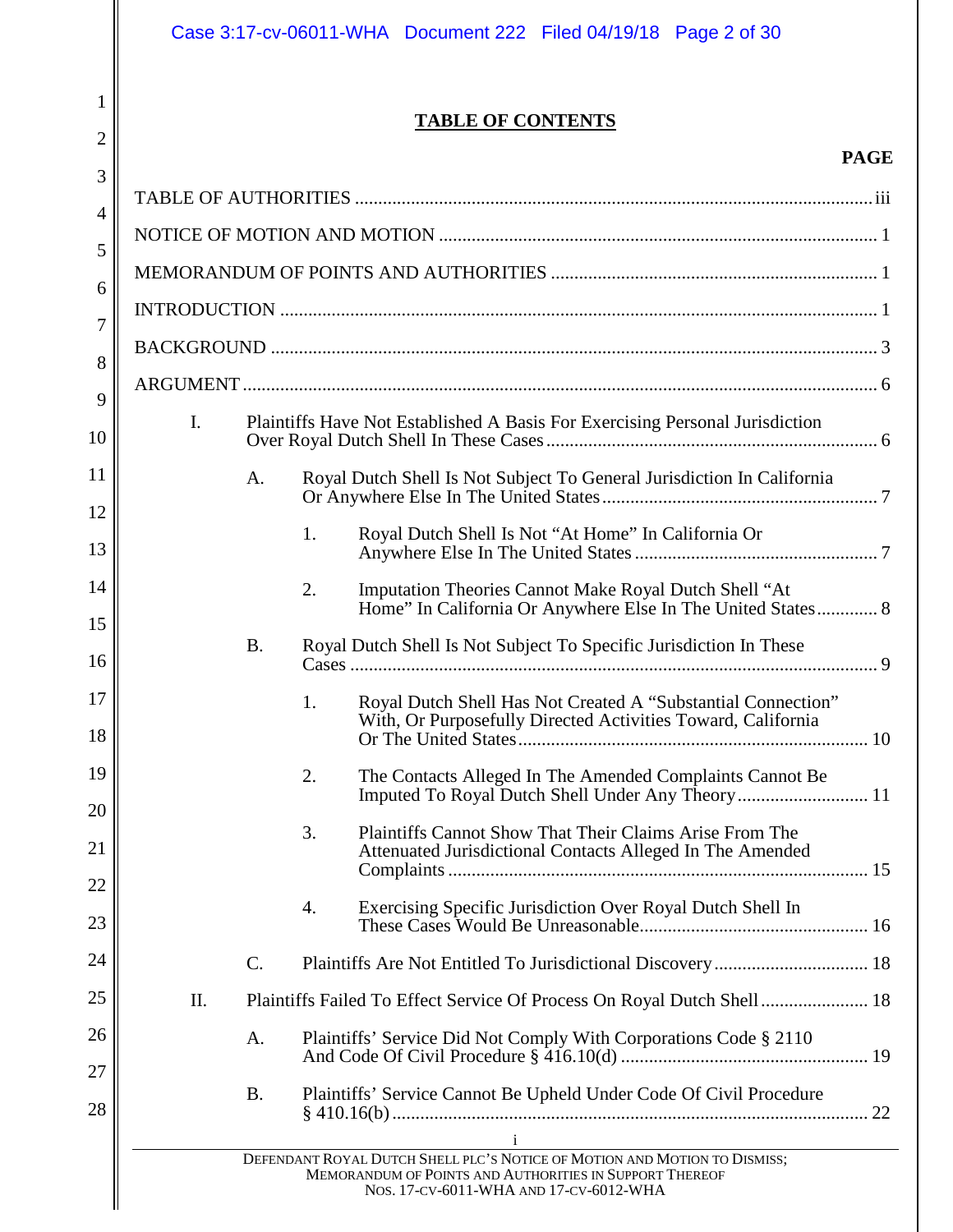# Case 3:17-cv-06011-WHA Document 222 Filed 04/19/18 Page 3 of 30

| 1              | The Amended Complaints Fail To State Any Claim Upon Which Relief May<br>III.                                                                                                   | 22 |
|----------------|--------------------------------------------------------------------------------------------------------------------------------------------------------------------------------|----|
| $\overline{2}$ |                                                                                                                                                                                | 22 |
| 3              |                                                                                                                                                                                |    |
| 4              |                                                                                                                                                                                |    |
| 5              |                                                                                                                                                                                |    |
| 6              |                                                                                                                                                                                |    |
| 7              |                                                                                                                                                                                |    |
| 8              |                                                                                                                                                                                |    |
| 9              |                                                                                                                                                                                |    |
| 10             |                                                                                                                                                                                |    |
| 11             |                                                                                                                                                                                |    |
| 12             |                                                                                                                                                                                |    |
| 13             |                                                                                                                                                                                |    |
| 14             |                                                                                                                                                                                |    |
| 15             |                                                                                                                                                                                |    |
| 16             |                                                                                                                                                                                |    |
| 17             |                                                                                                                                                                                |    |
| $18\,$         |                                                                                                                                                                                |    |
| 19             |                                                                                                                                                                                |    |
| 20             |                                                                                                                                                                                |    |
| 21             |                                                                                                                                                                                |    |
| 22             |                                                                                                                                                                                |    |
| 23             |                                                                                                                                                                                |    |
| 24             |                                                                                                                                                                                |    |
| 25             |                                                                                                                                                                                |    |
| 26             |                                                                                                                                                                                |    |
| 27             |                                                                                                                                                                                |    |
| 28             | $\rm ii$                                                                                                                                                                       |    |
|                | DEFENDANT ROYAL DUTCH SHELL PLC'S NOTICE OF MOTION AND MOTION TO DISMISS;<br>MEMORANDUM OF POINTS AND AUTHORITIES IN SUPPORT THEREOF<br>NOS. 17-CV-6011-WHA AND 17-CV-6012-WHA |    |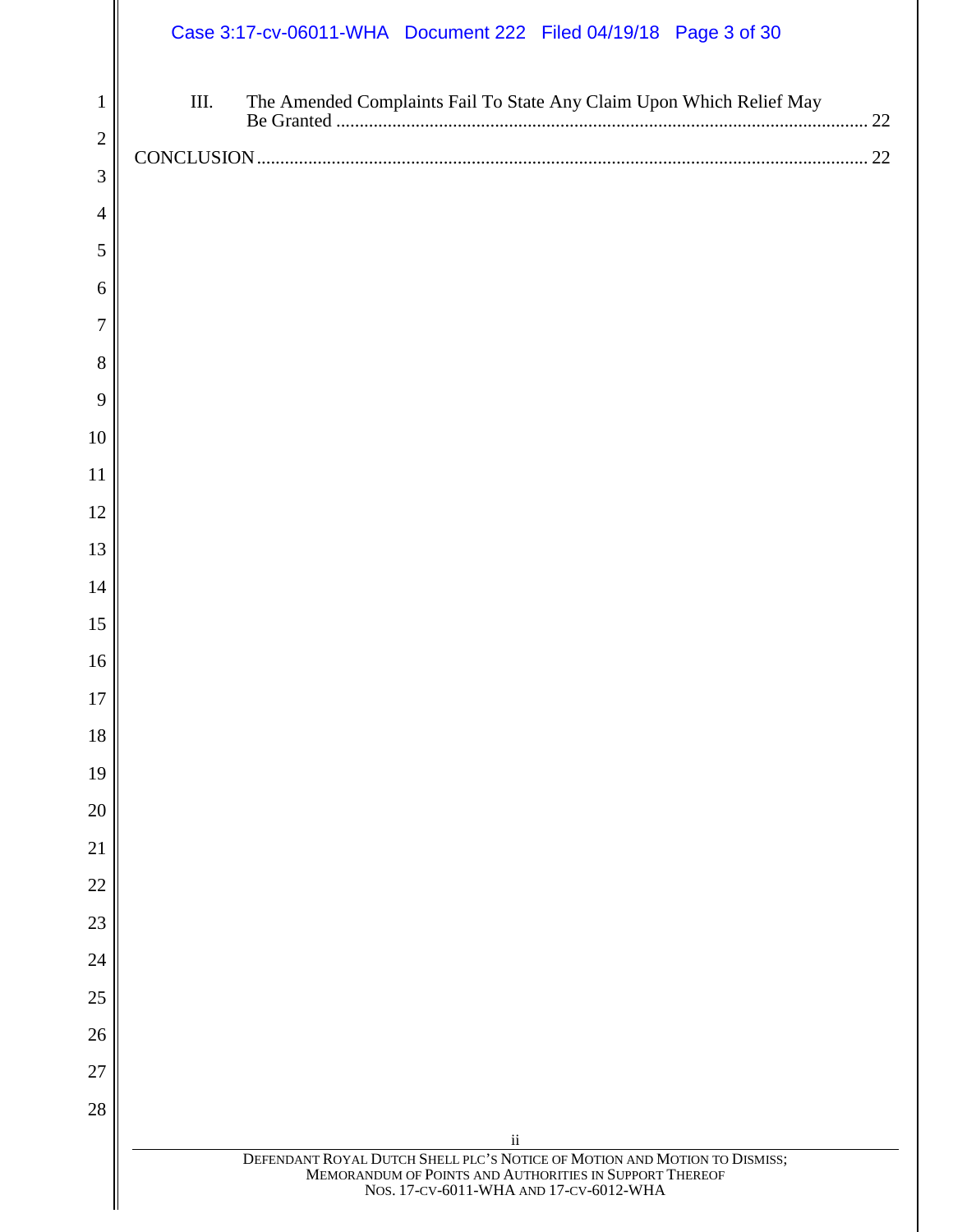| Case 3:17-cv-06011-WHA Document 222 Filed 04/19/18 Page 4 of 30 |  |  |  |
|-----------------------------------------------------------------|--|--|--|
|-----------------------------------------------------------------|--|--|--|

### **TABLE OF AUTHORITIES**

# **PAGE**

# **Cases**

<span id="page-3-0"></span>1

2

| 4        |                                                                                             |
|----------|---------------------------------------------------------------------------------------------|
| 5        |                                                                                             |
| 6        | Axiom Foods, Inc. v. Acerchem Int'l, Inc., 874 F.3d 1064 (9th Cir. 2017) 2, 7, 10-12, 14    |
| 7        | Bancroft & Masters, Inc. v. Augusta Nat'l Inc., 223 F.3d 1082 (9th Cir. 2000)  15           |
| 8        |                                                                                             |
| 9        |                                                                                             |
| 10       |                                                                                             |
| 11       |                                                                                             |
| 12       | Butcher's Union Local No. 498, United Food & Commercial Workers v. SDC Inv., Inc.,          |
| 13<br>14 |                                                                                             |
| 15       |                                                                                             |
| 16       |                                                                                             |
| 17       | Direct Mail Specialists v. Eclat Computerized Techs., Inc., 840 F.2d 685 (9th Cir. 1988) 18 |
| 18       |                                                                                             |
| 19       | abrogated on other grounds by Daimler AG v. Bauman, 571 U.S. 117, 133-36 (2014)             |
| 20       | Empire Steel Corp. of Texas, Inc. v. Superior Court, 56 Cal. 2d 823 (1961)  19              |
| 21       |                                                                                             |
| 22       |                                                                                             |
| 23       | Glencore Grain Rotterdam B.V. v. Shivnath Rai Harnarain Co.,                                |
| 24<br>25 |                                                                                             |
| 26       |                                                                                             |
| 27       |                                                                                             |
| 28       |                                                                                             |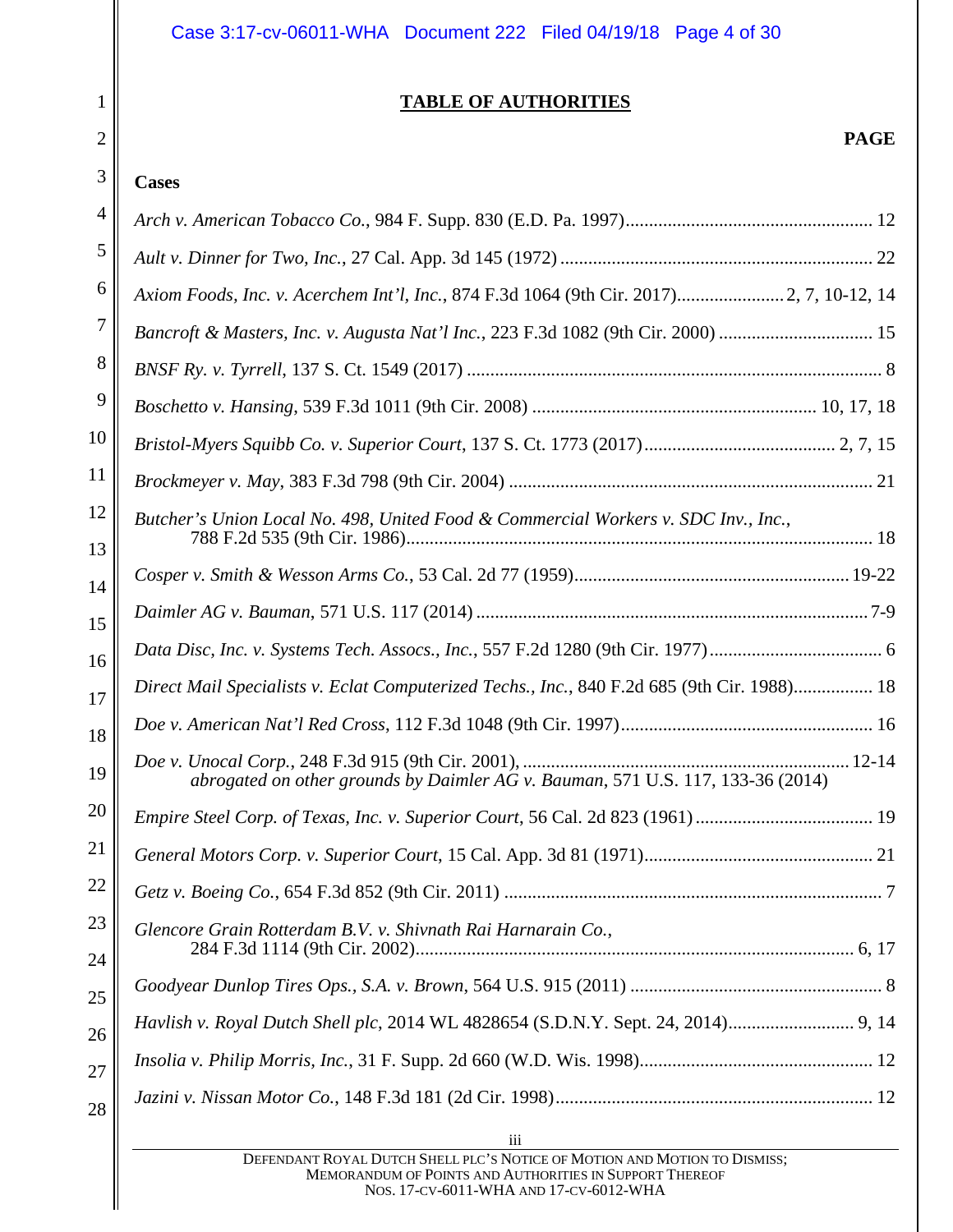# Case 3:17-cv-06011-WHA Document 222 Filed 04/19/18 Page 5 of 30

| 1<br>$\overline{2}$ | overruled on other grounds by California Dep't of Water Res. v. Powerex Corp.,<br>533 F.3d 1087 (9th Cir. 2008) |
|---------------------|-----------------------------------------------------------------------------------------------------------------|
| 3                   |                                                                                                                 |
| $\overline{4}$      |                                                                                                                 |
| 5                   | Mehr v. Federation Internationale de Football Ass'n, 115 F. Supp. 3d 1035 (N.D. Cal. 2015) 18                   |
| 6                   |                                                                                                                 |
| $\overline{7}$      |                                                                                                                 |
| 8                   |                                                                                                                 |
| 9                   |                                                                                                                 |
| 10                  |                                                                                                                 |
| 11                  |                                                                                                                 |
| 12                  |                                                                                                                 |
| 13                  |                                                                                                                 |
| 14                  |                                                                                                                 |
| 15                  |                                                                                                                 |
| 16                  |                                                                                                                 |
| 17                  |                                                                                                                 |
| 18                  | Thomas v. Takeda Pharm. USA, Inc., 2017 WL 2214956 (E.D. Cal. May 19, 2017) 21                                  |
| 19<br>20            | United States ex rel. Miller v. Public Warehousing Co. KSC,                                                     |
|                     |                                                                                                                 |
| 21<br>22            |                                                                                                                 |
| 23                  |                                                                                                                 |
| 24                  | Western States Wholesale Natural Gas Litig., In re, 605 F. Supp. 2d 1118 (D. Nev. 2009) 12                      |
| 25                  |                                                                                                                 |
| 26                  | <b>Statutes</b>                                                                                                 |
| 27                  |                                                                                                                 |
| 28                  |                                                                                                                 |
|                     | 1V<br>IV IV<br>DEFENDANT ROYAL DUTCH SHELL PLC'S NOTICE OF MOTION AND MOTION TO DISMISS;                        |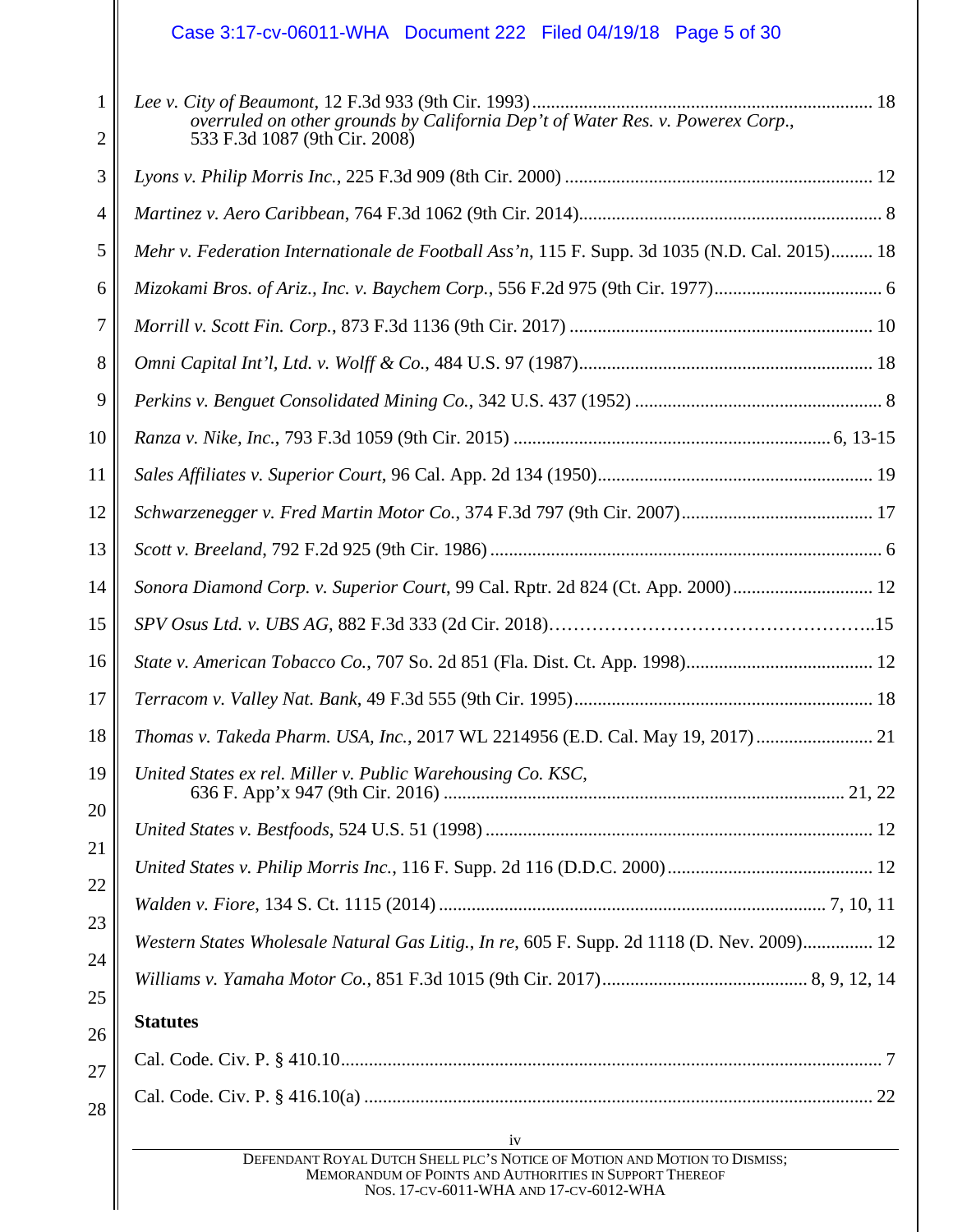# Case 3:17-cv-06011-WHA Document 222 Filed 04/19/18 Page 6 of 30

| 1  |                                                                                                                                                                                |
|----|--------------------------------------------------------------------------------------------------------------------------------------------------------------------------------|
| 2  |                                                                                                                                                                                |
| 3  |                                                                                                                                                                                |
| 4  |                                                                                                                                                                                |
| 5  |                                                                                                                                                                                |
| 6  | <b>Rules</b>                                                                                                                                                                   |
|    |                                                                                                                                                                                |
| 7  | Fed. R. Civ. P.:                                                                                                                                                               |
| 8  |                                                                                                                                                                                |
| 9  |                                                                                                                                                                                |
| 10 |                                                                                                                                                                                |
| 11 |                                                                                                                                                                                |
| 12 |                                                                                                                                                                                |
| 13 |                                                                                                                                                                                |
| 14 |                                                                                                                                                                                |
| 15 | <b>Other Materials</b>                                                                                                                                                         |
| 16 |                                                                                                                                                                                |
| 17 | Richard Heede, Tracing Anthropogenic Carbon Dioxide and Methane Emissions to                                                                                                   |
| 18 | Fossil Fuel and Cement Producers, 1854-2010, 122 Climatic Change 229 (2014) 16                                                                                                 |
| 19 |                                                                                                                                                                                |
| 20 |                                                                                                                                                                                |
| 21 |                                                                                                                                                                                |
| 22 |                                                                                                                                                                                |
| 23 |                                                                                                                                                                                |
| 24 |                                                                                                                                                                                |
| 25 |                                                                                                                                                                                |
| 26 |                                                                                                                                                                                |
| 27 |                                                                                                                                                                                |
| 28 |                                                                                                                                                                                |
|    | V                                                                                                                                                                              |
|    | DEFENDANT ROYAL DUTCH SHELL PLC'S NOTICE OF MOTION AND MOTION TO DISMISS;<br>MEMORANDUM OF POINTS AND AUTHORITIES IN SUPPORT THEREOF<br>NOS. 17-CV-6011-WHA AND 17-CV-6012-WHA |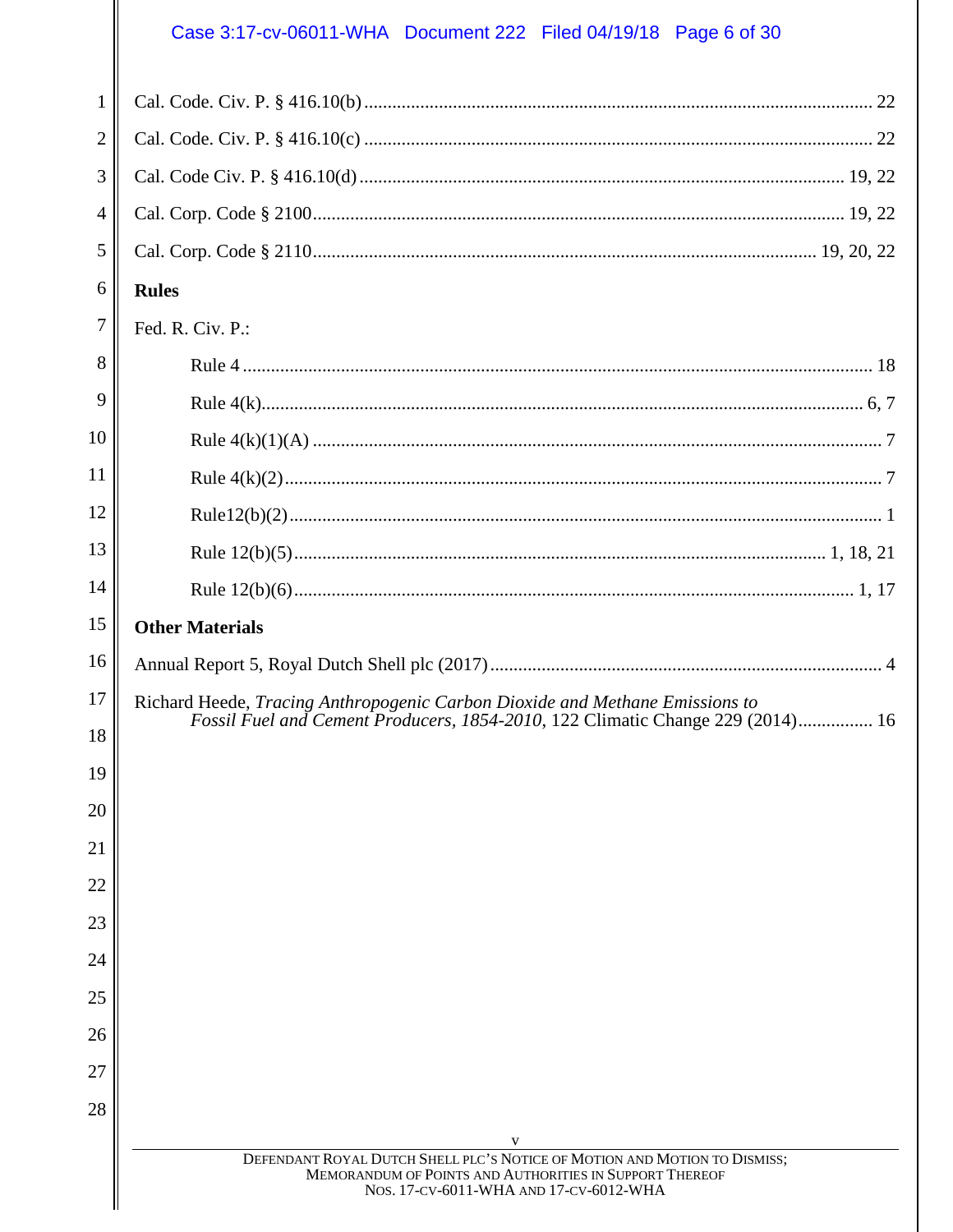5

6

7

8

 $\mathbf Q$ 

10

11

12

#### **NOTICE OF MOTION AND MOTION**

<span id="page-6-0"></span>TO ALL PARTIES AND THEIR ATTORNEYS OF RECORD:

PLEASE TAKE NOTICE that, on May 24, 2018, at 8:00 a.m., in Courtroom 12 (19th Floor) of the United States District Court for the Northern District of California, located at 450 Golden Gate Avenue, San Francisco, California, Defendant Royal Dutch Shell plc ("Royal Dutch Shell") will and hereby does move this Court to dismiss the amended complaints, filed by the City of Oakland and the People of the State of California acting by and through the Oakland City Attorney and by the City and County of San Francisco and the People of the State of California acting by and through the San Francisco City Attorney, (1) under Federal Rule of Civil Procedure 12(b)(2), for lack of personal jurisdiction; (2) under Federal Rule of Civil Procedure 12(b)(5), for lack of sufficient service of process; and (3) under Federal Rule of Civil Procedure 12(b)(6), for failure to state a claim upon which relief may be granted.

13 14 15 16 17 18 19 20 21 By this motion, Royal Dutch Shell seeks dismissal of the amended complaints with prejudice. This motion is based on this Notice of Motion and Motion, the accompanying Memorandum of Points and Authorities, the Declarations of Linda Szymanski ("Szymanski Decl.") and Rachel Marshall ("Marshall Decl.") filed concurrently herewith, the pleadings and records on file in these related cases, any additional authority and argument as may be presented in any reply and hearing on this motion, and such other matters of which this Court may take judicial notice. Royal Dutch Shell also hereby incorporates by reference the arguments set forth in Defendants' Motion To Dismiss and Memorandum of Points and Authorities, filed jointly and on behalf of all Defendants in support of a motion to dismiss for failure to state a claim upon which relief may be granted.

# **MEMORANDUM OF POINTS AND AUTHORITIES**

#### **INTRODUCTION**

Plaintiffs' suits advance the unprecedented contention that five energy companies are responsible, in tort, for all injuries allegedly resulting from global climate change, including "thermal expansion of ocean water," "melting of land-based ice," "accelerated sea level rise," and increased

28

<span id="page-6-2"></span><span id="page-6-1"></span>22

23

24

25

26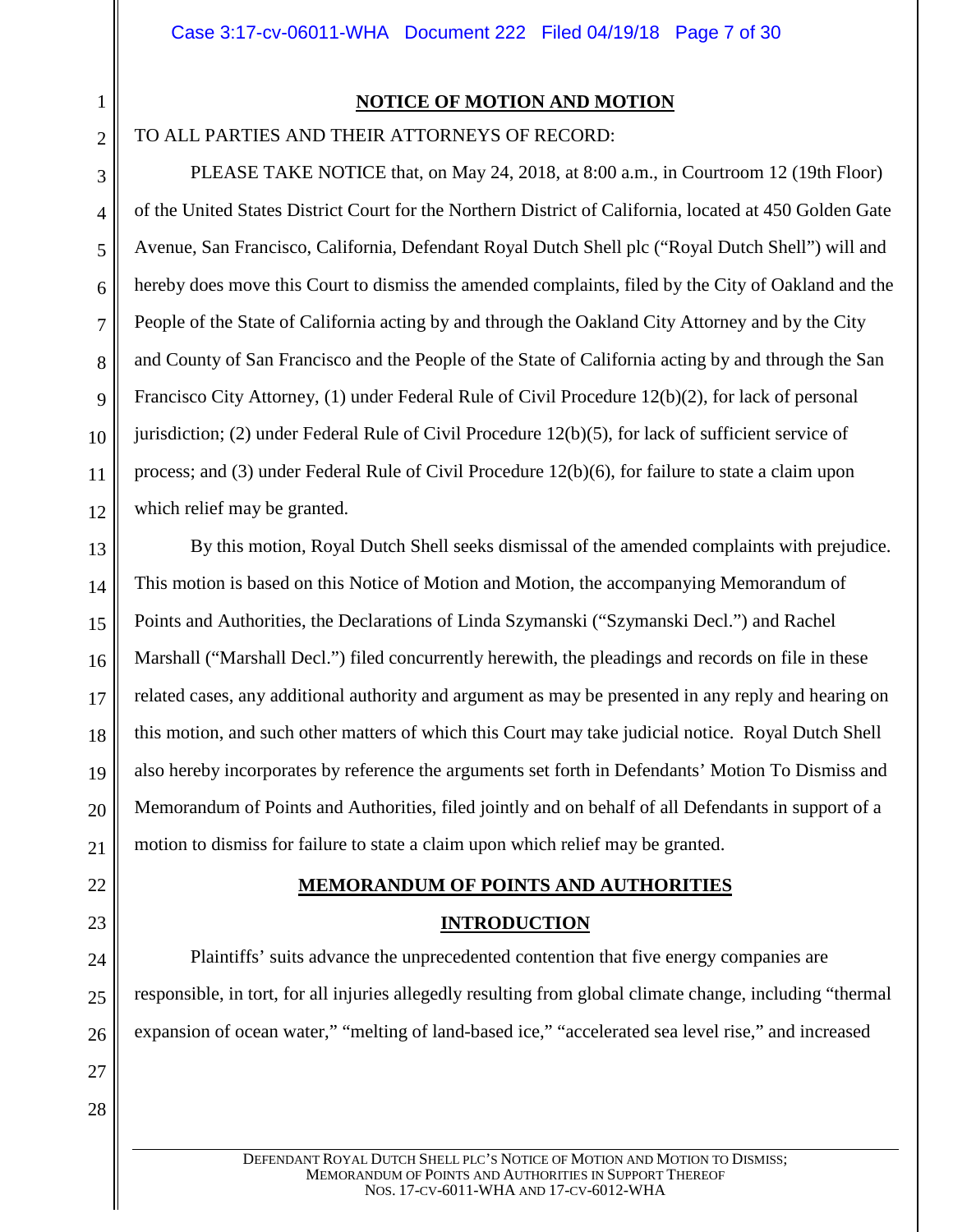#### Case 3:17-cv-06011-WHA Document 222 Filed 04/19/18 Page 8 of 30

"flooding of low-lying areas" in Oakland and San Francisco. FAC  $\P$  [1](#page-7-0).<sup>1</sup> According to Plaintiffs, the common law of nuisance permits them to obtain monetary relief from Defendants for harms resulting from two centuries of human activity across the globe. Plaintiffs demand funding for efforts to protect against what they allege are the *local* effects of *global* climate change.

The amended complaints have many flaws, one of which is dispositive of this motion: Plaintiffs have failed to establish any basis for personal jurisdiction over Royal Dutch Shell. As the Supreme Court has recently reiterated, "[t]he primary focus of [the] personal jurisdiction inquiry is the defendant's relationship to the forum." *Bristol-Myers Squibb Co. v. Superior Court*, 137 S. Ct. 1773, 1779 (2017). Royal Dutch Shell has no relationship to this forum. It is a holding company incorporated in England and headquartered in the Netherlands, and it conducts no business in California or anywhere else in the United States. Because Royal Dutch Shell, being a foreign-based holding company, has no connection with California or the United States, the Due Process Clause prohibits the exercise of personal jurisdiction over Royal Dutch Shell in these cases.

14 15 16 17 18 19 20 21 22 23 The amended complaints contain no concrete allegation that Royal Dutch Shell itself has formed a sufficient connection with this forum to permit the exercise of personal jurisdiction — even after Royal Dutch Shell highlighted the absence in its original motion to dismiss. Instead, the amended complaints persist in attempting to attribute to Royal Dutch Shell the alleged activities of various indirect subsidiaries. *See* FAC ¶¶ 60-73. But Plaintiffs' conclusory assertions that Royal Dutch Shell "controls" its subsidiaries' operations, *id.* ¶ 29, are wholly inadequate to overcome the settled principle that, when (as here) "a parent and a subsidiary are separate and distinct corporate entities, the presence of one . . . in a forum state may not be attributed to the other." *Axiom Foods, Inc. v. Acerchem Int'l, Inc.*, 874 F.3d 1064, 1071 (9th Cir. 2017). Moreover, even if Plaintiffs could establish a basis for attribution, the activities alleged in the amended complaints would be insufficient

24

1

2

3

4

5

6

7

8

9

10

11

12

13

<span id="page-7-0"></span><sup>26</sup> 27 28  $<sup>1</sup>$  "FAC" is a collective reference to the First Amended Complaints filed in these related cases</sup> and will be used when the same relevant text appears in the same numbered paragraphs in the two complaints. "Oak. FAC" refers to the First Amended Complaint filed by the City of Oakland and the People of the State of California, acting by and through the Oakland City Attorney. *See* ECF No. 199, Case No. 17-cv-6011-WHA. "S.F. FAC" refers to the First Amended Complaint filed by the City and County of San Francisco and the People of the State of California, acting by and through the San Francisco City Attorney. *See* ECF No. 168, Case No. 17-cv-6012-WHA.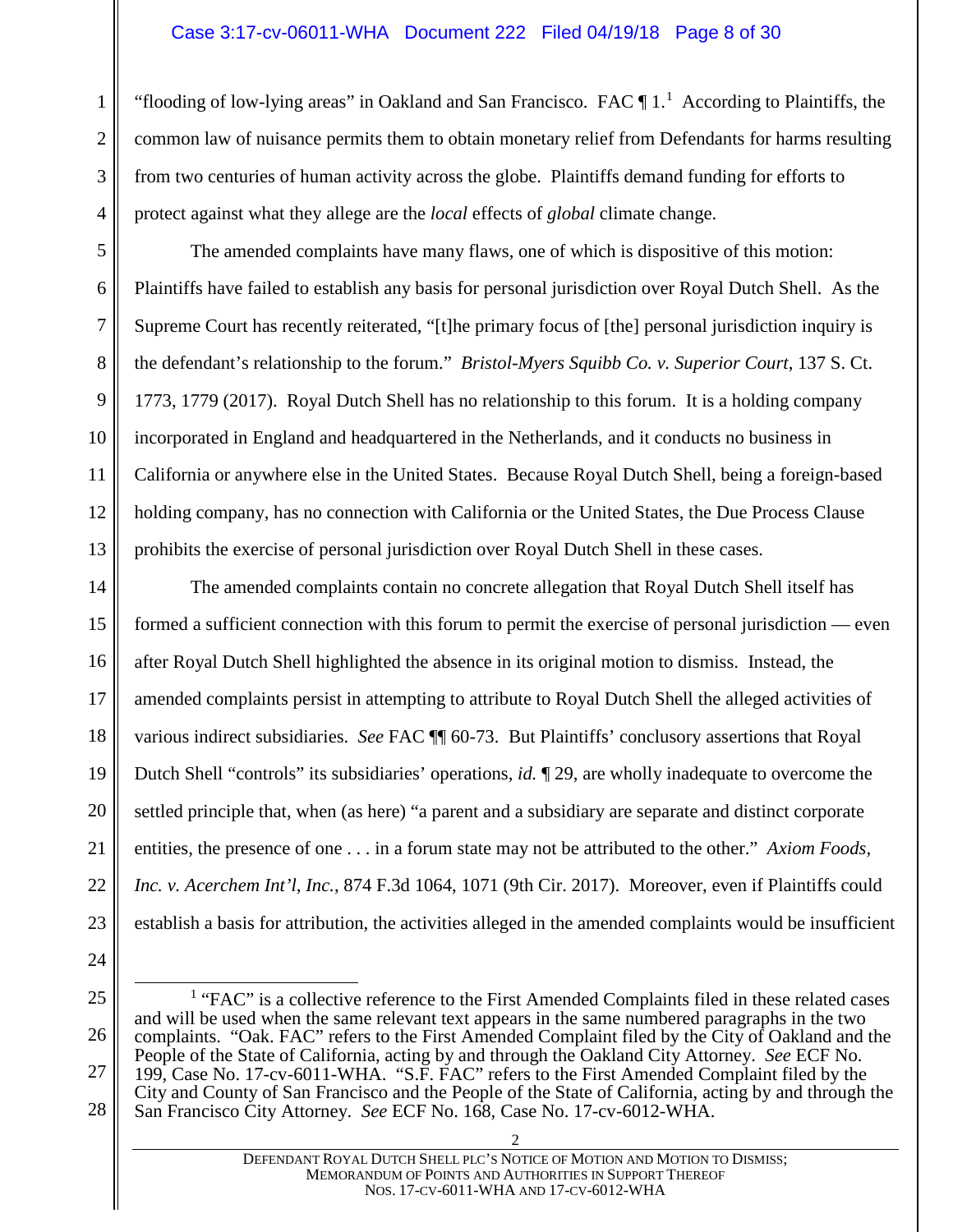to justify personal jurisdiction, because Plaintiffs do not plausibly allege, and could not show, that their putative injuries would not have occurred but for the alleged forum contacts.

#### **BACKGROUND**

**A.** Plaintiffs seek to hold Royal Dutch Shell and four other energy companies liable for the asserted consequences of global climate change. As described in the amended complaints, the "combustion" of fossil fuels "release[s] greenhouse gases, including carbon dioxide  $(CO<sub>2</sub>)$  and methane, which trap atmospheric heat and increase global temperatures." FAC ¶ 74. The amended complaints describe that process as a cause of the phenomenon known as "global warming." *Id.* That warming, Plaintiffs assert, leads to "melting glaciers and sea ice," and causes "seawater to expand," resulting in an "acceleration of sea level rise." *Id.* ¶ 90. According to the amended complaints, "[g]lobal warming" is "harming" Oakland and San Francisco "now" through "flooding of low-lying areas," "increased shoreline erosion," and "salt water impacts" to the cities' "water treatment system[s]." *Id.* ¶ 1.

14 15 16 17 18 19 The amended complaints explain that fossil fuels release greenhouse gases "when combusted," *id.* ¶ 92, but they disclaim any attempt "to impose liability on Defendants for their direct emissions of greenhouse gases," *id.*  $\P$  11. Instead, the theory of the amended complaints is that Defendants are responsible for the ultimate asserted consequences of emissions generated by the energy-consuming activities of every business, government, and consumer on the planet, including Plaintiffs themselves.

**B.** Plaintiffs seek to premise personal jurisdiction over Royal Dutch Shell on the following allegations in the amended complaints:

22 23 24 25 26 27 First, the amended complaints allege that several subsidiaries of Royal Dutch Shell "do[] business in California," are "registered to do business in California," and have "designated . . . agent[s] for service of process in California." *Id*. ¶ 60. The amended complaints do not allege that Royal Dutch Shell itself is registered to do business in California or has designated an agent for service of process in California. Nor do the amended complaints allege that any subsidiary of Royal Dutch Shell is incorporated or has its principal place of business in California.

28

1

2

<span id="page-8-0"></span>3

4

5

6

7

8

9

10

11

12

13

20

21

Second, with respect to California, the amended complaints allege that various named and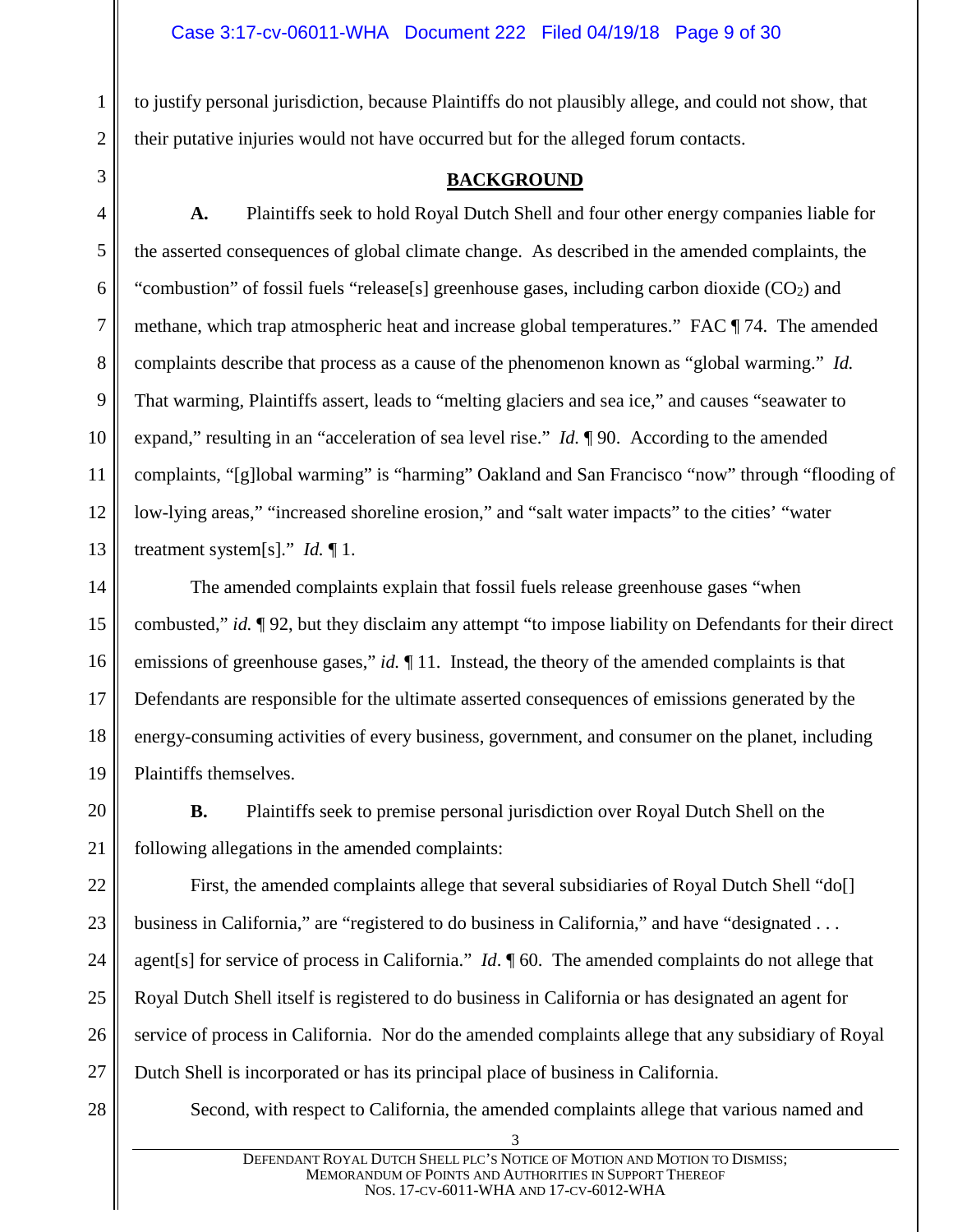#### Case 3:17-cv-06011-WHA Document 222 Filed 04/19/18 Page 10 of 30

unnamed subsidiaries of Royal Dutch Shell own or operate several specified and unspecified facilities in California for producing, refining, and distributing oil and gas. *See id.* ¶¶ 61-65, 67. With respect to the rest of the country, the amended complaints allege that subsidiaries of Royal Dutch Shell have owned a refinery in Washington and have owned or operated pipelines and other distribution facilities elsewhere in the United States. *See id.* ¶¶ 71-72. In addition, the amended complaints assert that "Shell is involved in all facets of the petroleum production and distribution process by design, as 'part of an integrated value chain.'" *Id*.  $\int 61$ . <sup>[2](#page-9-0)</sup> The amended complaints contain no concrete allegation that Royal Dutch Shell itself, apart from the activities of any subsidiary, directly owns or operates any of the specific facilities to which the pleadings refer.

10 11 12 13 14 15 Third, the amended complaints allege that there are "numerous Shell-branded gasoline stations in California," *id.* ¶ 66, and "more than 10,000 Shell-branded retail gasoline stations in the United States," *id.*  $\P$  73. The amended complaints do not allege that Royal Dutch Shell, or even any of its subsidiaries, owns or operates any of those "Shell-branded" stations. The amended complaints assert in a conclusory fashion that "Shell exercises control over gasoline product quality and specifications at Shell-branded retail stations." *Id.* ¶ 66.

16 17 18 19 20 21 22 Fourth, the amended complaints allege that "Shell offers credit cards to consumers on its interactive website to promote sales of gasoline and other products at its branded gasoline stations" and that "Shell promotes gasoline sales by offering consumers, through its interactive website, twenty-five cents off every gallon of Shell Fuel for the first two months after they open an account." *Id*. Plaintiffs do not contend that those alleged activities were purposefully directed at California (or any other forum). Nor do Plaintiffs explain how those alleged activities could have caused their claimed injuries in these cases.

23

1

2

3

4

5

6

7

8

9

Fifth, the amended complaints assert that, through subsidiaries and agents, "Shell operates in

<span id="page-9-0"></span>26 27 28  $2^2$  The language quoted in this excerpt from the amended complaints comes from Royal Dutch Shell's 2017 annual report, in a section describing the activities of the "downstream" oil and gas business engaged in by subsidiaries of Royal Dutch Shell. That report explains that "[t]he companies in which Royal Dutch Shell plc has a direct or indirect interest are separate legal entities" and that, "[i]n addition to the term 'Shell', in this Report 'we', 'us' and 'our' are also used to refer to the Company and its subsidiaries in general or to those who work for them." Annual Report 5, Royal Dutch Shell plc (2017), *available at* https://reports.shell.com/annual-report/2017/servicepages/ download-centre.php.

<sup>24</sup> 25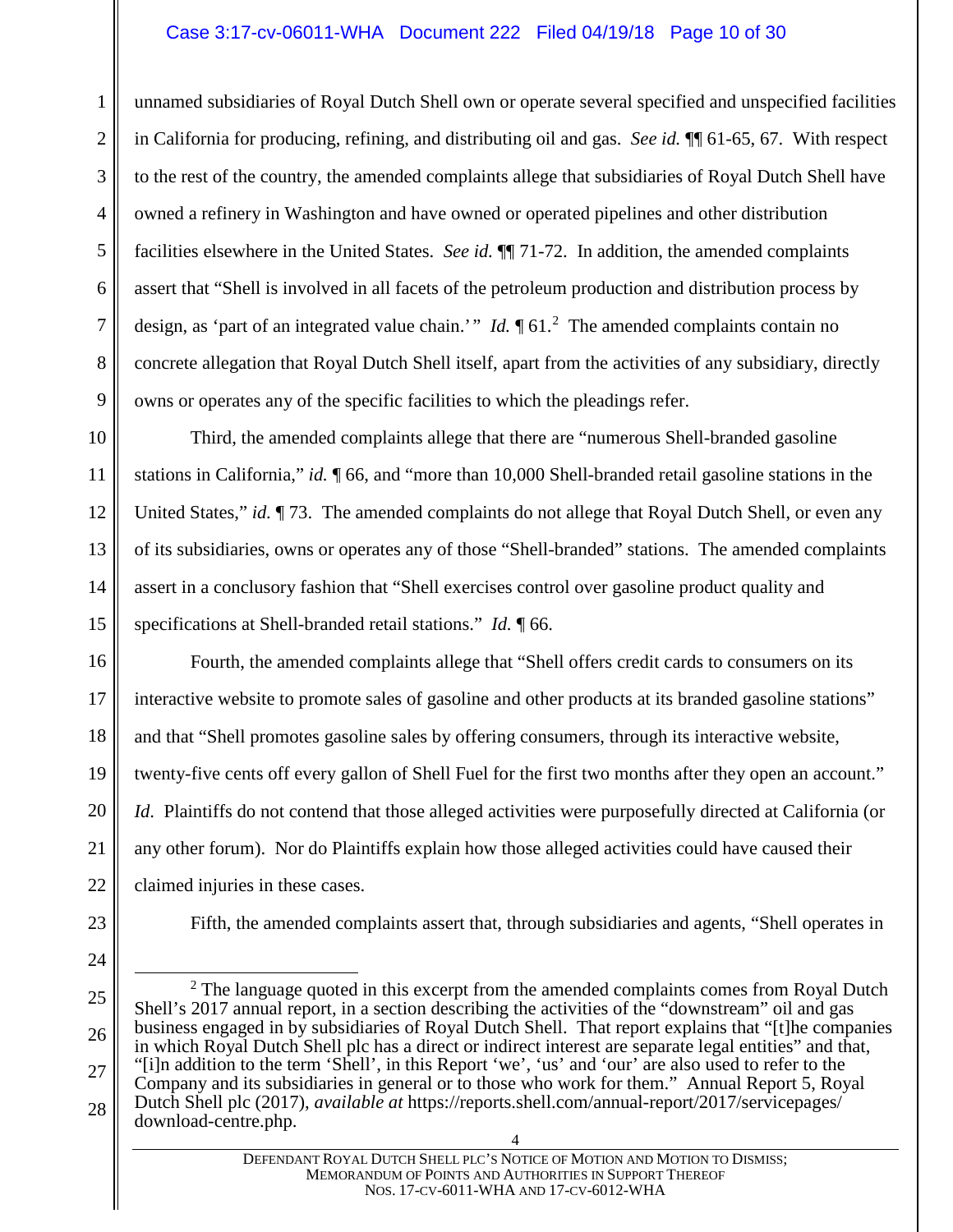#### Case 3:17-cv-06011-WHA Document 222 Filed 04/19/18 Page 11 of 30

all 50 states and employs more than 20,000 people in the United States." *Id.* ¶ 69. The amended complaints further assert that "Shell had 854 million barrels of oil equivalent proved reserves for crude oil and natural gas in the United States as of December 31, 2017, and an additional 488 million barrels of oil equivalent of proved undeveloped reserves in the United States." *Id.* ¶ 70. The amended complaints make no effort to connect those assertions to the claims in these cases.

Sixth, the amended complaints allege that unidentified subsidiaries of Royal Dutch Shell own mineral interests and produce natural gas in the United States. *Id.* ¶¶ 70-71.

Seventh, the amended complaints contain a few scattershot allegations apparently designed to connect Royal Dutch Shell to the activities alleged in the amended complaints. The amended complaints assert that: (a) "Shell controls company-wide climate change policies and fossil fuel production," *id.*  $\P$  29; (b) "Shell's website" refers to a "common, worldwide brand," *id.*  $\P$  61; (c) Royal Dutch Shell's current General Counsel and Secretary previously held positions with a subsidiary of Royal Dutch Shell, *see id.* ¶ 68; and (d) "Shell's 2017 Annual Report refers those interested in 'investor relations' both to Royal Dutch Shell plc and Shell Oil Company," *id.*[3](#page-10-0)

**C.** The Declaration of Linda Szymanski, Royal Dutch Shell's General Counsel and Secretary, provides facts regarding Royal Dutch Shell's lack of connections with California and the United States, as well as Royal Dutch Shell's relationship with its subsidiaries.

Royal Dutch Shell is a public limited company registered in England and Wales and headquartered in The Hague, Netherlands. Szymanski Decl. ¶ 3; *see* FAC ¶ 28. Royal Dutch Shell is a holding company. Szymanski Decl. ¶ 3. It conducts no operations of its own; in particular, it does not produce, transport, market, or sell fossil fuels and has never produced, transported, marketed, or sold fossil fuels. *Id.* ¶¶ 3-4. Royal Dutch Shell is the ultimate parent company of more than 1,100 separate companies engaged in the oil and gas business around the world. *Id.* ¶ 5. These wholly and partially owned indirect subsidiaries are sometimes referred to collectively as the "Shell group" for convenience; the Shell group is not a legal entity. *Id.*

26

1

2

3

4

5

6

7

8

9

10

11

12

13

14

15

16

17

18

19

20

21

22

23

24

25

Royal Dutch Shell owns no assets and conducts no business in the United States, including

<span id="page-10-0"></span>27 28

<sup>3</sup> Royal Dutch Shell does not admit the truth of any of the amended complaints' allegations.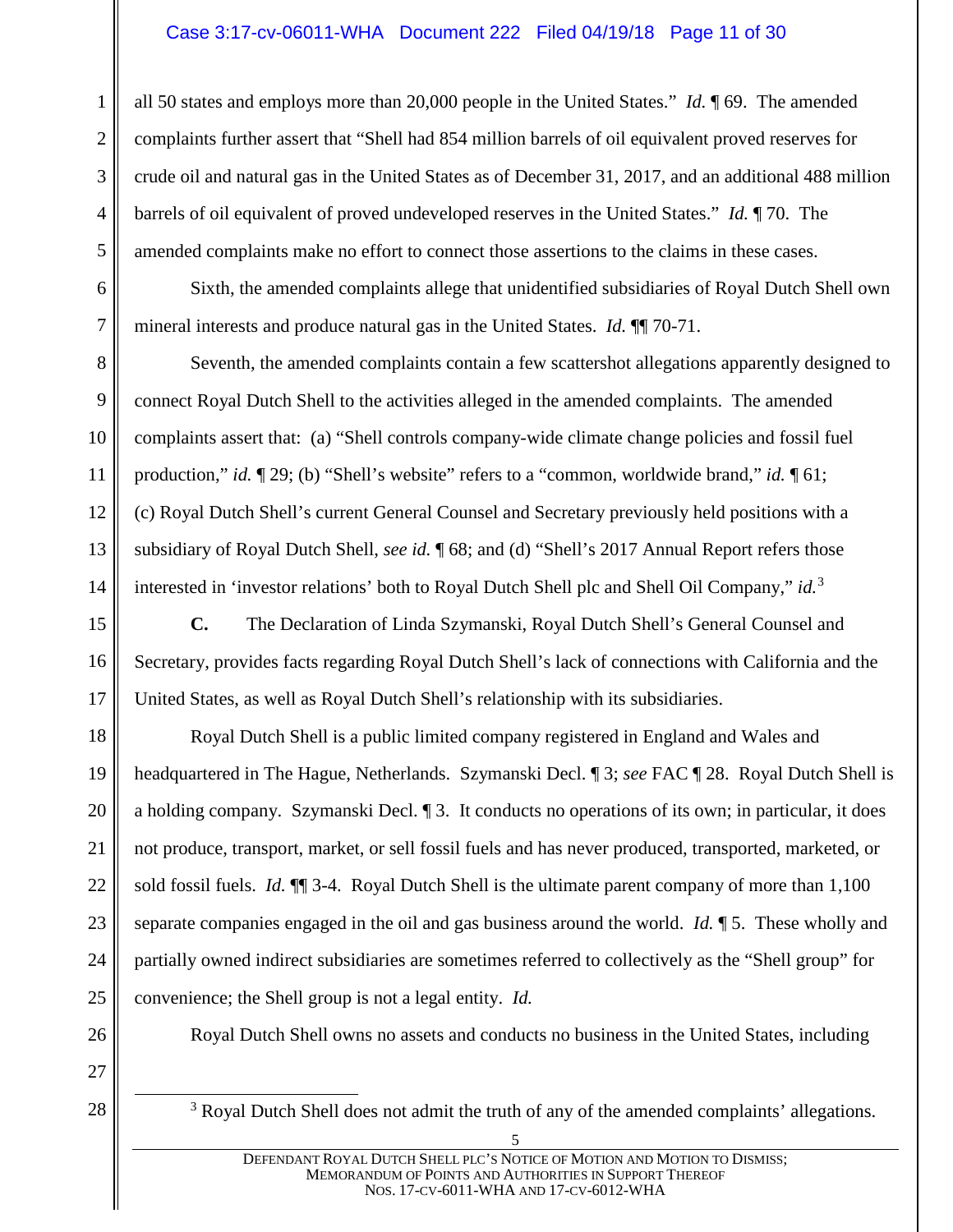California. *Id.* ¶ 7. Royal Dutch Shell is not licensed or otherwise qualified to conduct business in the United States, including California. *Id.* Royal Dutch Shell has not appointed an agent for service of process in any jurisdiction in the United States, including California. *Id.*

Royal Dutch Shell's U.S. subsidiaries are separately created, maintain substantial capital, keep separate financial accounts, and have their own boards of directors. *Id.* ¶ 11. Royal Dutch Shell does not exercise day-to-day control over the operational activities of its indirect subsidiaries. *Id.* ¶ 14. As a matter of good corporate governance, Royal Dutch Shell identifies broadly what risks may be applicable to the Shell group of companies as a whole, and broad objectives for managing those risks. *Id.* ¶ 15. Climate change is one of those risks, as are factors as diverse as fluctuations in foreign currency exchange rates and antitrust compliance. *Id.* Royal Dutch Shell does not dictate to Shell group companies how those corporate-level risks and objectives should be managed and implemented operationally. *Id.* That responsibility rests with the relevant operating company. *Id.*

#### **ARGUMENT**

1

2

#### <span id="page-11-1"></span><span id="page-11-0"></span>**I. Plaintiffs Have Not Established A Basis For Exercising Personal Jurisdiction Over Royal Dutch Shell In These Cases**

Plaintiffs bear the burden of establishing personal jurisdiction over each defendant. *See*, *e.g.*, *Ranza v. Nike, Inc.*, 793 F.3d 1059, 1068 (9th Cir. 2015). Plaintiffs must make a prima facie showing of personal jurisdiction to survive a motion to dismiss. *See id*. They must "allege facts that support a finding of personal jurisdiction." *Glencore Grain Rotterdam B.V. v. Shivnath Rai Harnarain Co.*, 284 F.3d 1114, 1118 (9th Cir. 2002); *see also Mizokami Bros. of Ariz., Inc. v. Baychem Corp.*, 556 F.2d 975, 977 (9th Cir. 1977) (per curiam) ("To the extent that the district court grounded its dismissal upon the failure of the complaint to allege facts establishing in personam jurisdiction, the judgment must be affirmed.").

In addition, the Court "may not assume the truth of allegations in a pleading which are contradicted by affidavit." *Data Disc, Inc. v. Systems Tech. Assocs., Inc.*, 557 F.2d 1280, 1284 (9th Cir. 1977). Instead, Plaintiffs must "'come forward with facts, by affidavit or otherwise, supporting personal jurisdiction.'" *Scott v. Breeland*, 792 F.2d 925, 927 (9th Cir. 1986).

Under Federal Rule of Civil Procedure 4(k), "a federal district court's authority to assert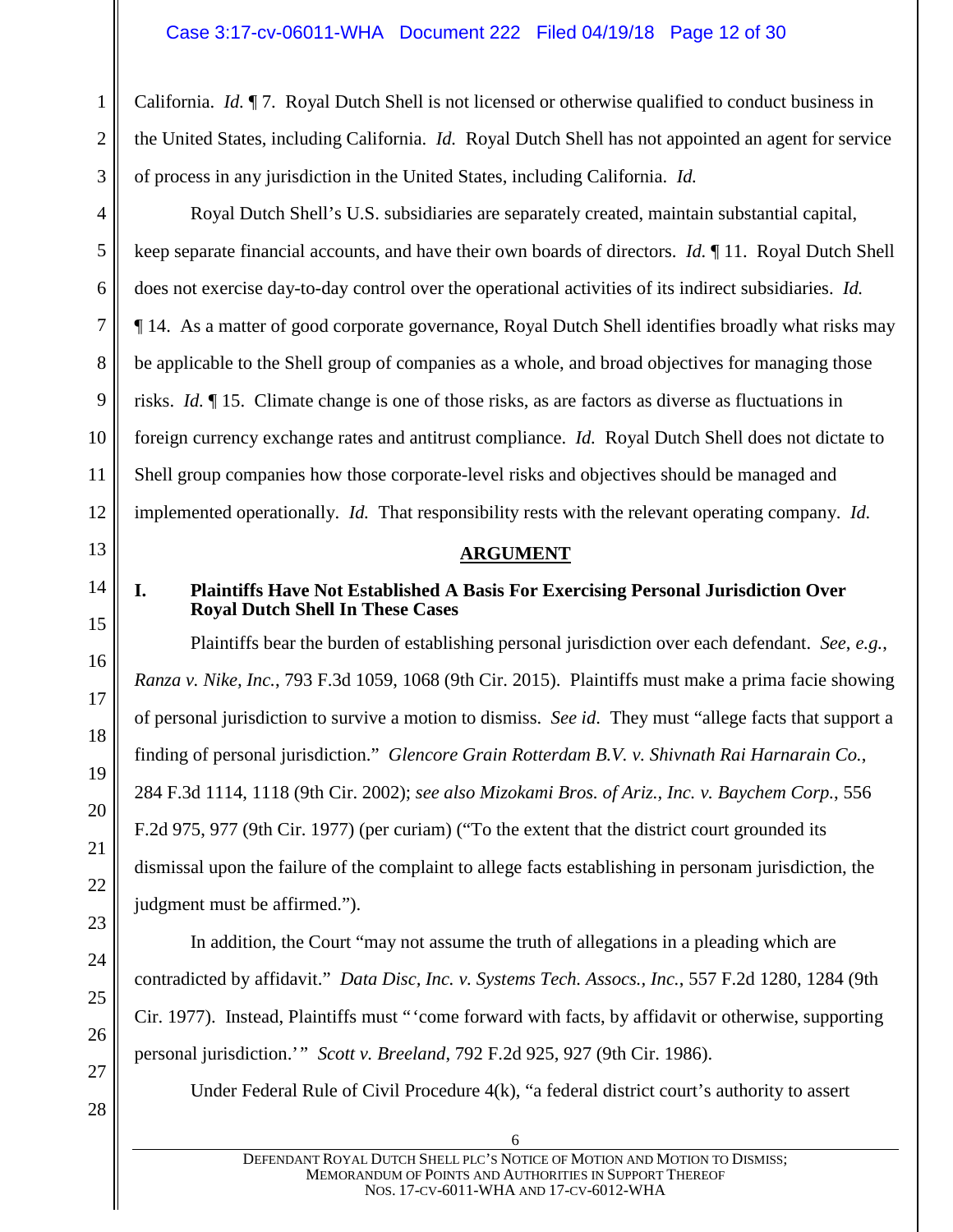#### Case 3:17-cv-06011-WHA Document 222 Filed 04/19/18 Page 13 of 30

1 2 3 4 5 6 7 personal jurisdiction in most cases is linked to service of process on a defendant 'who is subject to the jurisdiction of a court of general jurisdiction in the state where the district court is located.'" *Walden v. Fiore*, 134 S. Ct. 1115, 1121 (2014) (quoting Fed. R. Civ. P. 4(k)(1)(A)). California courts may exercise personal jurisdiction to the extent permitted by the Due Process Clause of the Fourteenth Amendment. *See Daimler AG v. Bauman*, 571 U.S. 117, 125-26 (2014); Cal. Code Civ. P. § 410.10. Accordingly, the Court asks whether personal jurisdiction "comports with the limits imposed by federal due process." *Daimler*, 571 U.S. at 125. [4](#page-12-2)

8 9 10 11 12 Applying the Due Process Clause, the Supreme Court has recognized two types of personal jurisdiction: general and specific. *See*, *e.g.*, *Bristol-Myers*, 137 S. Ct. at 1779-80. General jurisdiction allows a court to adjudicate any claim against a defendant, regardless of the connection between the claim and the forum. *Id*. Specific jurisdiction allows a court to adjudicate only a more limited set of claims: those that arise out of contacts between the defendant and the forum. *Id*.

Plaintiffs have not alleged facts that could support either general or specific jurisdiction over Royal Dutch Shell in these cases. The Szymanski Declaration demonstrates that Plaintiffs cannot do so.

- **A. Royal Dutch Shell Is Not Subject To General Jurisdiction In California Or Anywhere Else In The United States**
- <span id="page-12-1"></span>

#### **1. Royal Dutch Shell Is Not "At Home" In California Or Anywhere Else In The United States**

A court may exercise general jurisdiction over a corporation only when the corporation's contacts with the forum are so "continuous and systematic" that it is "at home" there. *Daimler*, 571

20 21

13

14

15

<span id="page-12-0"></span>16

17

18

<span id="page-12-2"></span><sup>22</sup> 23 24 25 26 27 28 7  $4$  Ordinarily, under Federal Rule of Civil Procedure  $4(k)$ , the due process inquiry focuses on the connection between the defendant and the state in which the federal court sits. *See* Fed. R. Civ. P. 4(k)(1)(A); *Walden*, 134 S. Ct. at 1121. Rule 4(k)(2) contains an exception, however, for claims arising under federal law (such as Plaintiffs' claims) against a defendant that is not subject to jurisdiction in any state's courts (such as Royal Dutch Shell, as explained in the text). *See* Fed. R. Civ. P.  $4(k)(2)$ . As interpreted by the Ninth Circuit, Rule  $4(k)(2)$  confers personal jurisdiction over a defendant to the extent permitted by the Due Process Clause of the Fifth Amendment. *See Axiom Foods*, 874 F.3d at 1072; *Getz v. Boeing Co.*, 654 F.3d 852, 859 (9th Cir. 2011). The Ninth Circuit has held that the due process analysis is "nearly identical" under the Fifth and Fourteenth Amendments, except that, if the Fifth Amendment applies under Rule  $4(k)(2)$ , then the court considers the defendant's contacts "with the nation as a whole." *Axiom Foods*, 874 F.3d at 1072 (internal quotation marks omitted). As explained in the text, Plaintiffs have not established — and cannot establish — personal jurisdiction over Royal Dutch Shell under either approach.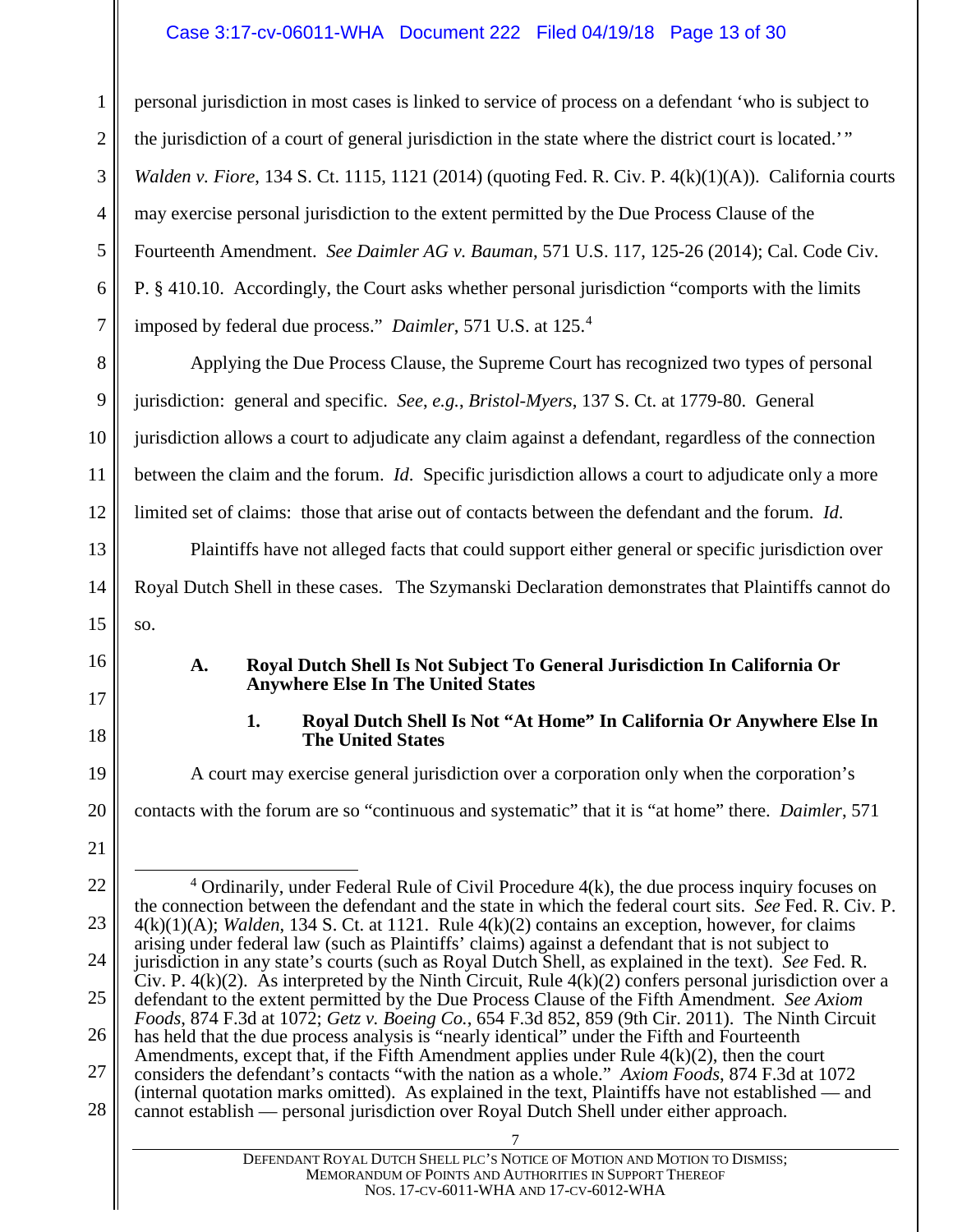1 2 3 4 5 6 7 U.S. at 127 (internal quotation marks omitted). Doing business in a forum "does not suffice to permit the assertion of general jurisdiction" over a corporation. *BNSF Ry. v. Tyrrell*, 137 S. Ct. 1549, 1559 (2017); *see id.* ("over 2,000 miles of railroad track and more than 2,000 employees" in forum insufficient); *Goodyear Dunlop Tires Ops., S.A. v. Brown*, 564 U.S. 915, 927, 930 n.6 (2011) ("continuous activity" and "regularly occurring sales" in forum insufficient). Rather, the "paradigm" forums in which a corporation is regarded as "at home" are its "place of incorporation" and its "principal place of business." *Daimler*, 571 U.S. at 137 (internal quotation marks omitted).

Royal Dutch Shell neither is incorporated nor has its principal place of business in California or any other state. As the amended complaints acknowledge, Royal Dutch Shell "is a public limited company registered in England and Wales with its headquarters in The Hague, Netherlands." FAC ¶ 28; *see* Szymanski Decl. ¶ 3. Because Royal Dutch Shell is incorporated and maintains its principal place of business abroad, it is not subject to general jurisdiction in California or any other state. *See Williams v. Yamaha Motor Co.*, 851 F.3d 1015, 1021-22 (9th Cir. 2017) (holding that *Daimler* bars the exercise of general jurisdiction over defendant incorporated and headquartered in Japan).<sup>[5](#page-13-1)</sup>

# <span id="page-13-0"></span>15 16

17

18

19

20

21

8

9

10

11

12

13

14

#### **2. Imputation Theories Cannot Make Royal Dutch Shell "At Home" In California Or Anywhere Else In The United States**

*Daimler* also rejected the possibility of general jurisdiction resting on the relationship between a parent corporation and its subsidiary. The plaintiffs in *Daimler* argued that a German corporation was subject to general jurisdiction in California based on the forum contacts of its subsidiary. 571 U.S. at 122-24. The Supreme Court rejected the plaintiffs' argument, explaining: "Even if we were to assume that [the subsidiary] is at home in California, and further to assume [the

<span id="page-13-1"></span><sup>22</sup> 23 24 25 26 27 28 8 5 This is nothing like the "exceptional case" in which the *Daimler* Court left open the "possibility" of general jurisdiction existing somewhere other than the place of incorporation and the principal place of business. 571 U.S. at 139 n.19. As the only example of such a case, the Court identified *Perkins v. Benguet Consolidated Mining Co.*, 342 U.S. 437 (1952). *Daimler*, 571 U.S. at 129-30. In *Perkins*, World War II had forced the president of the corporate defendant to relocate from the Philippines to Ohio, making Ohio "the corporation's principal, if temporary, place of business." *Daimler*, 571 U.S. at 130 (internal quotation marks omitted); *see Goodyear*, 564 U.S. at 928 ("[t]o the extent that the company was conducting any business during and immediately after the Japanese occupation of the Philippines, it was doing so in Ohio"). Even after amending their complaints, Plaintiffs allege no facts that could make this an exceptional case along the lines of *Perkins*, and the Szymanski Declaration forecloses the possibility. *See* Szymanski Decl. ¶¶ 3-7; *see also Martinez v. Aero Caribbean*, 764 F.3d 1062, 1070 (9th Cir. 2014) (rejecting attempt to show that case was "exceptional" where, as here, defendant was incorporated and headquartered abroad).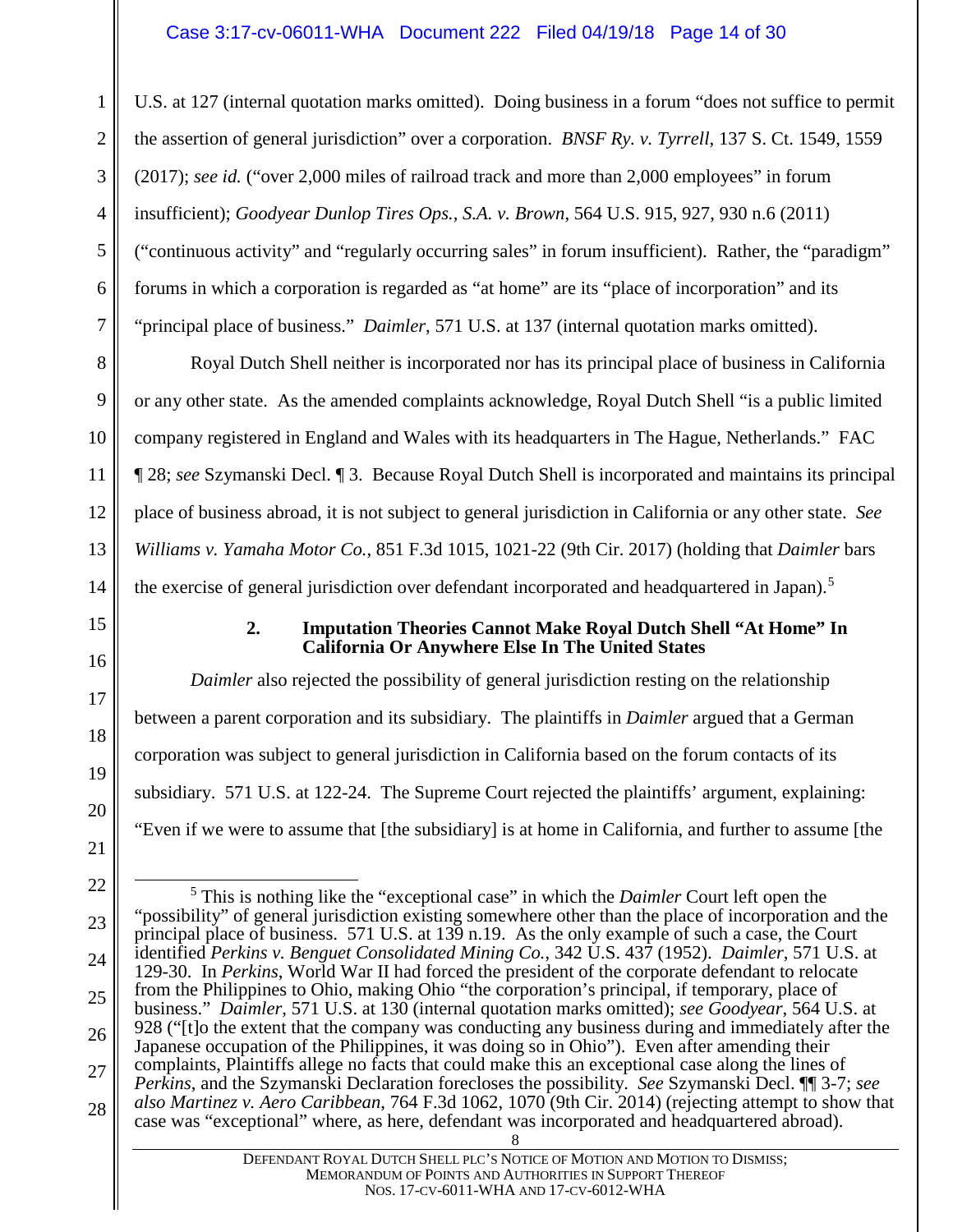#### Case 3:17-cv-06011-WHA Document 222 Filed 04/19/18 Page 15 of 30

1 2 3 4 5 6 subsidiary's] contacts are imputable to [the parent], there would still be no basis to subject [the parent] to general jurisdiction in California." *Id.* at 136. Even under those assumptions, the Court explained, the German parent corporation's "slim contacts with the State hardly render it at home there." *Id.*; *see Yamaha*, 851 F.3d at 1022 & n.2 (discussing *Daimler* and holding that "even assuming [a California-based subsidiary's] contacts could be imputed to [its foreign parent], this does not, on its own, suffice to establish general jurisdiction" over the foreign parent).

7 8 9 10 11 12 13 14 15 16 17 18 19 20 21 22 That conclusion applies squarely here. Like the German parent corporation in *Daimler*, Royal Dutch Shell is, according to the amended complaints, a "multinational" company that is incorporated and has its principal place of business outside of the United States. FAC ¶ 28. Plaintiffs allege no fact that could make Royal Dutch Shell "at home" in California (or in any other state), even with the alleged "contacts" of indirect subsidiaries "attributed to it." *Daimler*, 571 U.S. at 139. General jurisdiction permits the adjudication of claims having nothing to do with the defendant's contacts with the forum, and Plaintiffs in these cases seek to premise liability on the worldwide operations of multinational energy companies and their subsidiaries. *See* FAC ¶ 30. If the contacts alleged in the amended complaints were sufficient to establish general jurisdiction over a foreign holding company with subsidiaries worldwide, such as Royal Dutch Shell, then "the same global reach would presumably be available in every other State in which" subsidiaries of the foreign company operate. *Daimler*, 571 U.S. at 139. That is precisely the result that the Supreme Court rejected in *Daimler*, because a corporation whose subsidiaries operate "in many places can scarcely be deemed at home in all of them." *Id.* at 139 n.20; *see also Havlish v. Royal Dutch Shell plc*, 2014 WL 4828654, at \*2-3, \*4 n.9 (S.D.N.Y. Sept. 24, 2014) (refusing to exercise general jurisdiction over Royal Dutch Shell based on the forum contacts of its subsidiaries).

<span id="page-14-0"></span>23

#### **B. Royal Dutch Shell Is Not Subject To Specific Jurisdiction In These Cases**

24 25 26 27 28 Plaintiffs also have not alleged, and could not establish, a basis for exercising specific personal jurisdiction over Royal Dutch Shell in these cases. "There are three requirements for a court to exercise specific jurisdiction over a nonresident defendant: (1) the defendant must either purposefully direct his activities toward the forum or purposefully avail[ ] himself of the privileges of conducting activities in the forum; (2) the claim must be one which arises out of or relates to the

<sup>9</sup>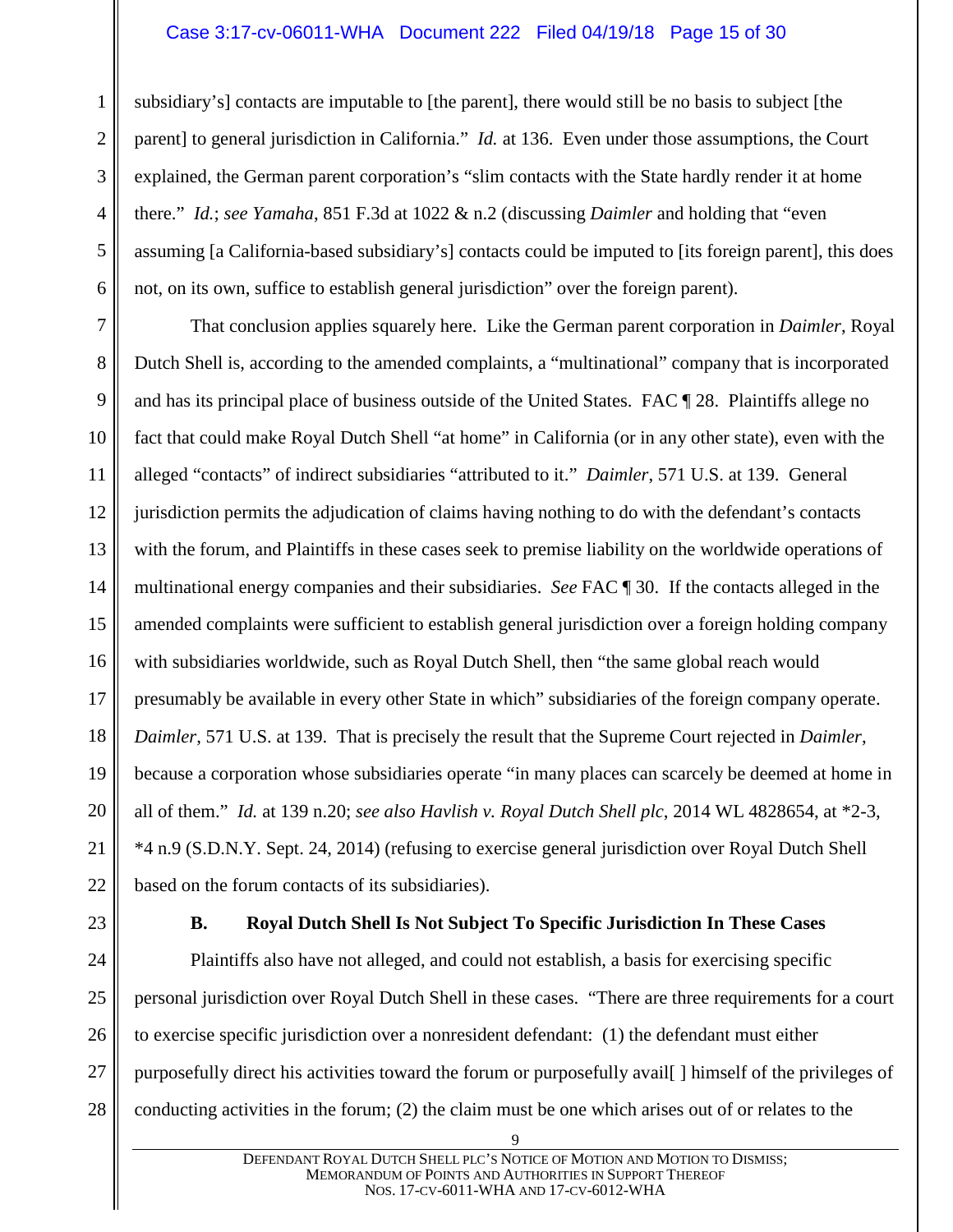defendant's forum-related activities; and (3) the exercise of jurisdiction must comport with fair play and substantial justice, i.e. it must be reasonable." *Axiom Foods*, 874 F.3d at 1068.

For multiple reasons, Plaintiffs' allegations do not satisfy any of those requirements. First, Royal Dutch Shell, which is a foreign holding company, has not purposefully directed any activities toward California or the United States or purposefully availed itself of the privileges of conducting activities in the forum. Second, Plaintiffs cannot establish such a connection through the activities of Royal Dutch Shell's indirect subsidiaries. Third, even if all of the alleged contacts of Royal Dutch Shell's indirect subsidiaries were (contrary to governing authority) imputed to Royal Dutch Shell, Plaintiffs still could not plausibly allege that their asserted injuries arise out of the imputed contacts. Fourth, and in all events, it would be unreasonable, and therefore inconsistent with due process, to exercise specific jurisdiction over Royal Dutch Shell in these cases.

#### <span id="page-15-0"></span>12

13

14

15

16

17

18

19

20

21

22

23

24

25

1

2

3

4

5

6

7

8

9

10

11

#### **1. Royal Dutch Shell Has Not Created A "Substantial Connection" With, Or Purposefully Directed Activities Toward, California Or The United States**

Plaintiffs' effort to establish specific jurisdiction fails at the threshold, because Royal Dutch Shell has no connection with California or the United States. "For a State to exercise jurisdiction consistent with due process, the defendant's suit-related conduct must create a substantial connection with the forum State." *Walden*, 134 S. Ct. at 1121. To determine whether a foreign defendant has the requisite connection in a tort case, such as this one, the Ninth Circuit asks whether the defendant has purposefully directed its activities toward the forum. *See Axiom Foods*, 874 F.3d at 1068. [6](#page-15-1) Allegations that activities outside the forum foreseeably caused injury inside the forum are insufficient to satisfy that inquiry. *See Walden*, 134 S. Ct. at 1124-25; *Axiom Foods*, 874 F.3d at 1070. As the Supreme Court explained in *Walden*, "[t]he proper question is not where the plaintiff experienced a particular injury or effect but whether the defendant's conduct connects [it] to the forum in a meaningful way." 134 S. Ct. at 1125. In addition, "it is the defendant, not the plaintiff or

<span id="page-15-1"></span>26 27 28 6 The result would be no different under a purposeful-availment analysis because, as explained in the text, Royal Dutch Shell is a foreign holding company that has not "purposefully availed itself of the privilege of doing business in" California or the United States. *Boschetto v. Hansing*, 539 F.3d 1011, 1016 (9th Cir. 2008); *see Morrill v. Scott Fin. Corp.*, 873 F.3d 1136, 1149 (9th Cir. 2017).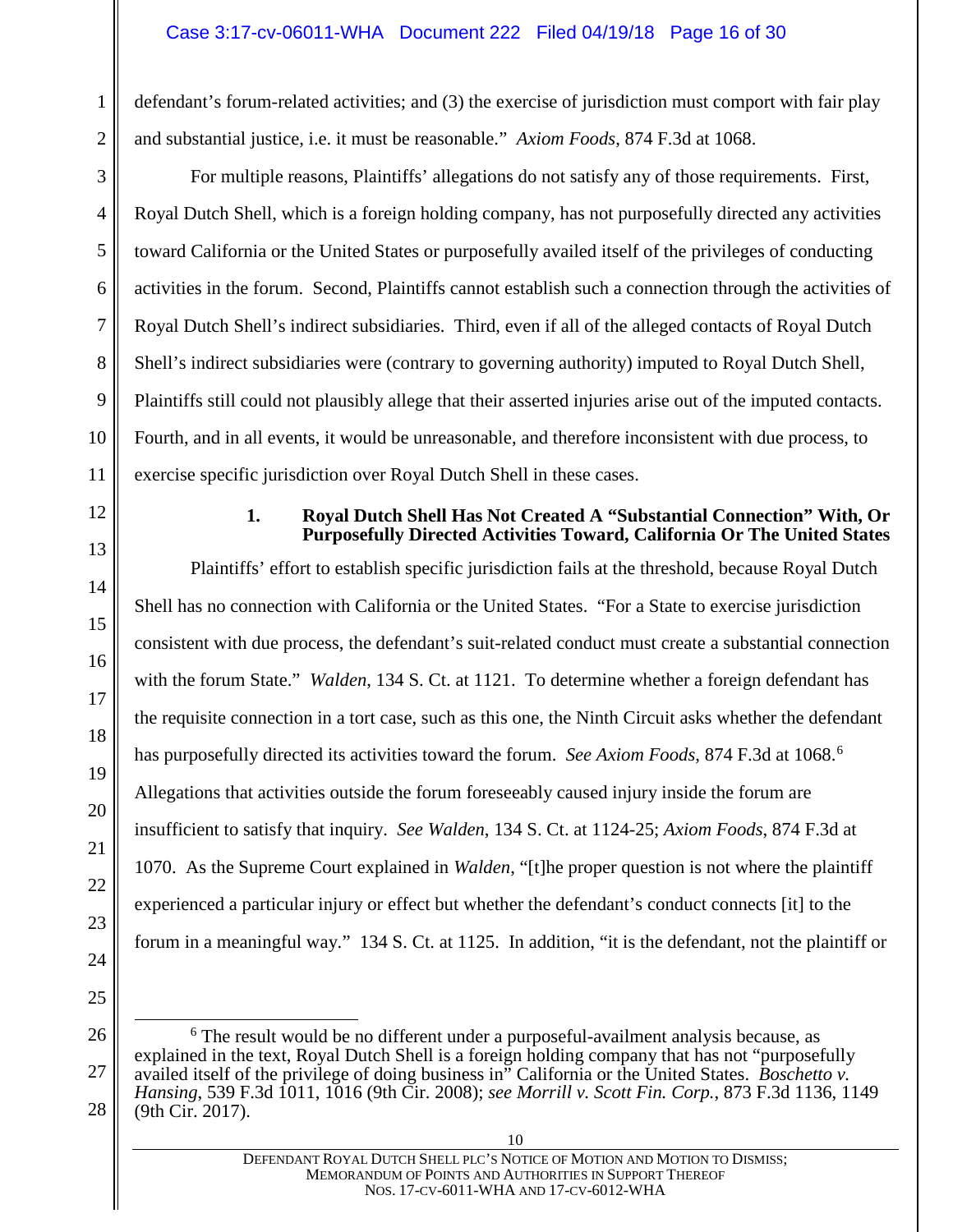third parties, who must create contacts with the forum" that are substantial enough for the court to exercise specific jurisdiction. *Id*. at 1126.

Plaintiffs have not pleaded, and could not show, that Royal Dutch Shell, a foreign-based holding company, has created a substantial connection with or purposefully directed any activities toward California or the United States. *See id.* at 1121; *Axiom Foods*, 874 F.3d at 1069-71. Even after amending their complaints in response to Royal Dutch Shell's original motion to dismiss, Plaintiffs fail to plausibly allege that Royal Dutch Shell *itself* has engaged in any relevant conduct, let alone conduct purposefully directed at California or the United States.

9 10 11 12 13 14 15 16 17 18 19 20 21 22 The Szymanski Declaration demonstrates that Plaintiffs cannot show that Royal Dutch Shell has created a substantial connection with or purposefully directed relevant activities toward California or the United States. As the Declaration explains, Royal Dutch Shell is a foreign holding company that conducts no operations of its own. Szymanski Decl. ¶¶ 3-4. It does not produce, transport, market, or sell fossil fuels and has never produced, transported, marketed, or sold fossil fuels. *Id.* ¶ 4. Royal Dutch Shell owns no assets and conducts no business in the United States, including California. *Id.* ¶ 7; *see id.* ¶¶ 22, 28-29. Royal Dutch Shell has no officers, employees, or other personnel in the United States, including California. *Id.* ¶ 7. Royal Dutch Shell has no place of business or mailing address in the United States, including California. *Id*. Royal Dutch Shell has not appointed an agent for service of process in any jurisdiction in the United States, including California. *Id*. In short, Royal Dutch Shell has no connection with California or the United States. *See Walden*, 134 S. Ct. at 1124 (no personal jurisdiction where defendant "formed no jurisdictionally relevant contacts with" the forum); *Axiom Foods*, 874 F.3d at 1070 (same, where defendant's contacts were "too attenuated and isolated to support the exercise of jurisdiction") (citations omitted).

<span id="page-16-0"></span>23

24

25

26

27

1

2

3

4

5

6

7

8

#### **2. The Contacts Alleged In The Amended Complaints Cannot Be Imputed To Royal Dutch Shell Under Any Theory**

Plaintiffs cannot establish specific jurisdiction over Royal Dutch Shell based on the alleged forum contacts of its indirect subsidiaries. As the Ninth Circuit recently reiterated in *Axiom Foods*, "[i]t is well established that, as a general rule, where a parent and a subsidiary are separate and distinct corporate entities, the presence of one . . . in a forum state may not be attributed to the other."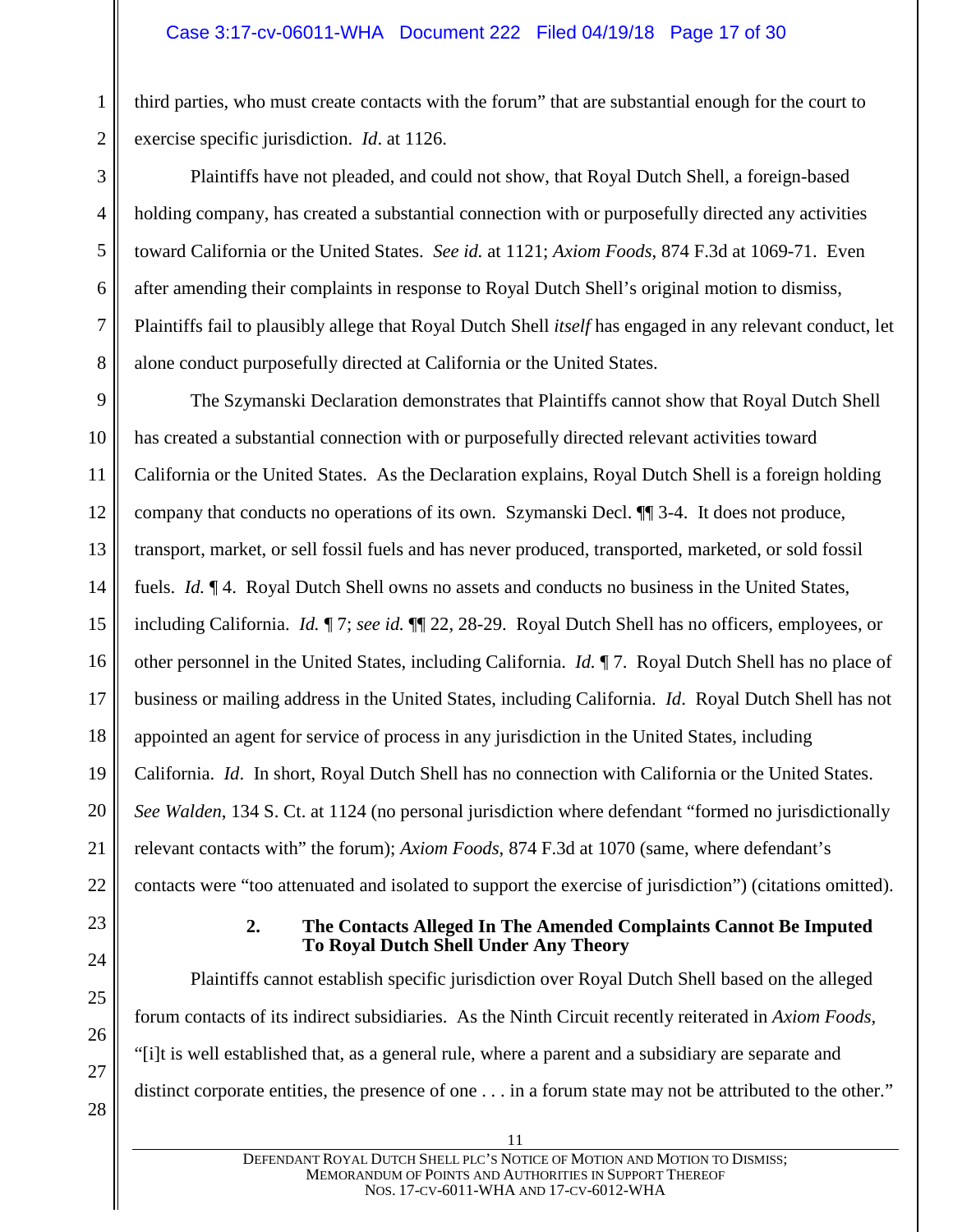874 F.3d at 1071. Here, as in *Axiom Foods*, Plaintiffs "have provided no reason to deviate from this general rule." *Id.*

*Agency*. The Ninth Circuit has not decided whether an agency theory of specific jurisdiction survives *Daimler*. *See Axiom Foods*, 874 F.3d at 1071 n.5; *Yamaha*, 851 F.3d at 1024. Even if such a theory were permissible, the Ninth Circuit has recognized that a plaintiff would have to show, at a minimum, that the parent corporation has "the right to substantially control its subsidiary's activities." *Yamaha*, 851 F.3d at 1024-25.

8 9 10 11 12 13 14 15 16 Plaintiffs fail to allege facts plausibly showing that Royal Dutch Shell has "substantial[] control" over the activities of any relevant subsidiary. Even after amending their complaints, Plaintiffs continue to rely on boilerplate assertions that Royal Dutch Shell, "through its employees and/or agents, manages, directs, conducts and/or controls operations relating to its subsidiaries' participation in the process by which fossil fuels . . . are produced, transported, refined, stored, distributed, marketed, and/or sold to consumers." FAC ¶ 29. The Ninth Circuit has squarely rejected exactly the sorts of "conclusory legal statement[s] unsupported by any factual assertion regarding [the defendant's] control over [its subsidiary]" that the amended complaints in these cases contain. *Yamaha*, 851 F.3d at 1025 n.5.

In addition, the Ninth Circuit and many other courts have refused to impute contacts from a subsidiary to its parent company based on allegations that the parent sets general policies for the subsidiary to implement, such as the amended complaints' allegations about "company-wide climate change policies." FAC ¶ 29.<sup>[7](#page-17-0)</sup> As the Ninth Circuit explained in *Unocal*, even where a parent corporation is alleged to "indirectly control or supervise its subsidiaries," that is not enough to impute

5

6

7

17

18

19

20

21

22

<span id="page-17-0"></span><sup>23</sup> 24 25 26 27 28 12 7 *See Doe v. Unocal Corp.*, 248 F.3d 915, 926-28 (9th Cir. 2001) (per curiam, adopting relevant portions of district court's opinion), *abrogated on other grounds by Daimler*, 571 U.S. at 133-36; *Lyons v. Philip Morris Inc.*, 225 F.3d 909, 915 (8th Cir. 2000); *Jazini v. Nissan Motor Co.*, 148 F.3d 181, 184-85 (2d Cir. 1998); *In re Western States Wholesale Nat. Gas Litig.*, 605 F. Supp. 2d 1118, 1126-27, 1129, 1133-34, 1141 (D. Nev. 2009); *United States v. Philip Morris Inc.*, 116 F. Supp. 2d 116, 120, 123-24, 130 (D.D.C. 2000); *Insolia v. Philip Morris Inc.*, 31 F. Supp. 2d 660, 663-66, 669-70, 672 (W.D. Wis. 1998); *Arch v. American Tobacco Co.*, 984 F. Supp. 830, 837-39 (E.D. Pa. 1997); *Sonora Diamond Corp. v. Superior Court*, 99 Cal. Rptr. 2d 824, 838-39, 845-46 (Ct. App. 2000); *State v. American Tobacco Co.*, 707 So. 2d 851, 856 (Fla. Dist. Ct. App. 1998); *cf. United States v. Bestfoods*, 524 U.S. 51, 72 (1998) (explaining that parent's "articulation of general policies and procedures . . . should not give rise to direct liability" for costs of cleaning up waste generated by subsidiary's facility).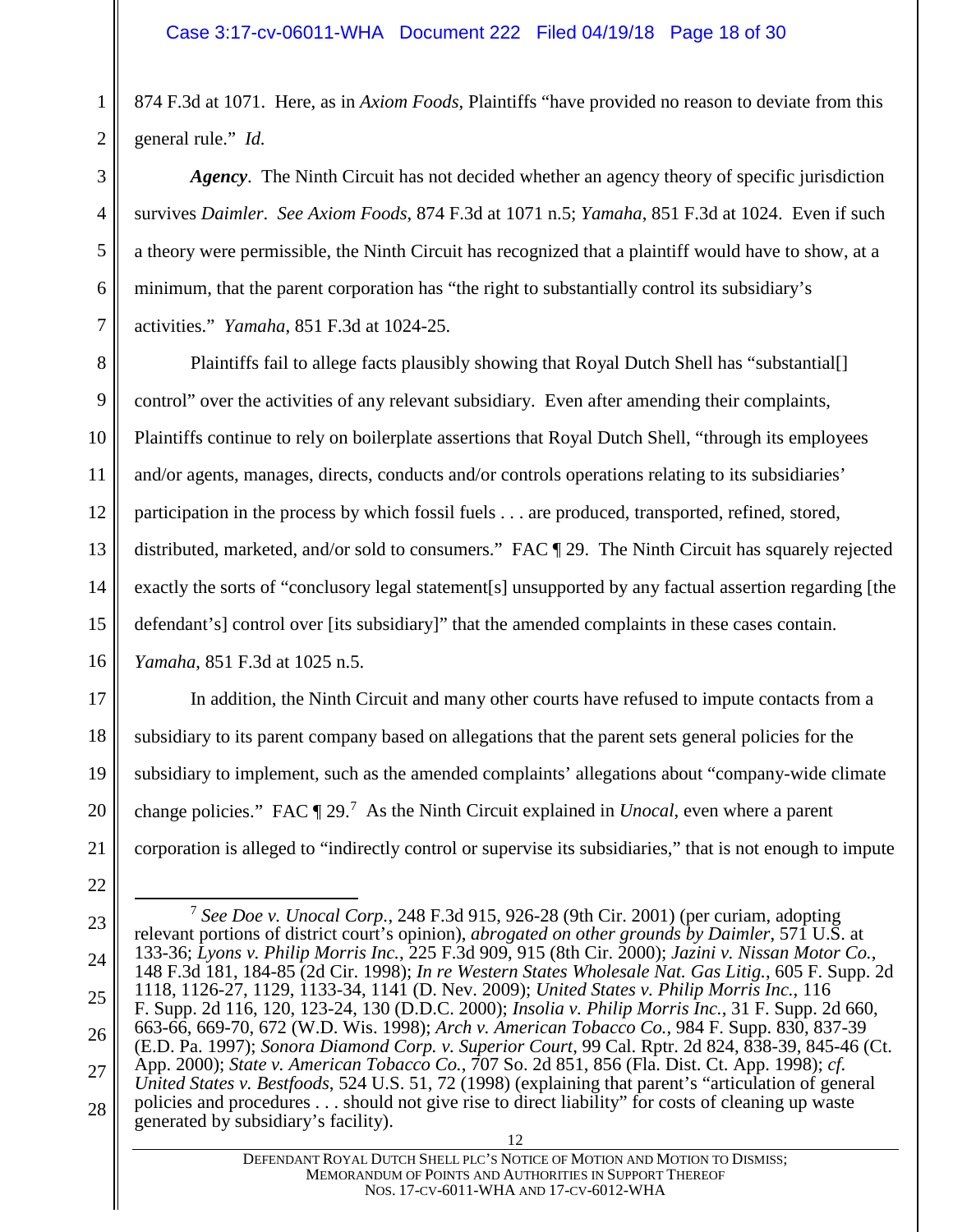#### Case 3:17-cv-06011-WHA Document 222 Filed 04/19/18 Page 19 of 30

the subsidiaries' activities to the parent. 248 F.3d at 930; *see id.* at 926 ("articulation of general policies and procedures" not enough for attribution) (internal quotation marks omitted). Only where the parent "directly controls the day-to-day activities" of its subsidiaries is imputation potentially available. *Id*. at 930; *see id.* at 926 ("An alter ego or agency relationship is typified by parental control of the subsidiary's internal affairs or daily operations."). Plaintiffs' conclusory allegations about "climate change policies" come nowhere near a showing of day-to-day operational control.

Plaintiffs' references to a "common, worldwide [Shell] brand," FAC ¶ 61, and to the fact that Ms. Szymanski has held positions with different entities in the Shell group of companies over her career, *see id.* ¶ 68, also do not support their imputation argument. In the closely related context of the alter ego doctrine (discussed further below), the Ninth Circuit has recognized that corporate separateness is not undermined for jurisdictional purposes when a corporate parent "ensures [that the corporate] brand is marketed consistently throughout the world" or when "[s]ome employees and management personnel move between the entities." *Ranza*, 793 F.3d at 1074. Such allegations are consistent with an ordinary "parent-subsidiary relationship," which is "insufficient, on its own, to justify imputing one entity's contacts with a forum state to another for the purpose of establishing personal jurisdiction." *Id.* at 1070. Similarly, the passing assertion that "Shell's 2017 Annual Report refers those interested in 'investor relations' both to Royal Dutch Shell plc and Shell Oil Company," FAC  $\P$  68, provides no basis for imputation, because it is fully consistent with the ordinary operations of a multinational business organization whose stock is traded on the New York Stock Exchange. *See Unocal*, 248 F.3d at 922 (rejecting "listing its stock on various exchanges and promoting sales of stock in the United States" as a basis for personal jurisdiction).

22 23 24 25 26 27 28 The Szymanski Declaration confirms that Plaintiffs cannot demonstrate facts sufficient to impute contacts to Royal Dutch Shell under an agency theory. Royal Dutch Shell does not exercise day-to-day control over the operational activities of its many hundreds of indirect subsidiaries. Szymanski Decl. ¶ 14. Royal Dutch Shell neither directs its subsidiaries' operational decision making nor mandates how they should achieve general business objectives. *Id.* ¶¶ 14-15. No subsidiary of Royal Dutch Shell, nor any other entity, has ever held express or implied authority to act as Royal Dutch Shell's agent, including with respect to the production, refining, transport,

1

2

3

4

5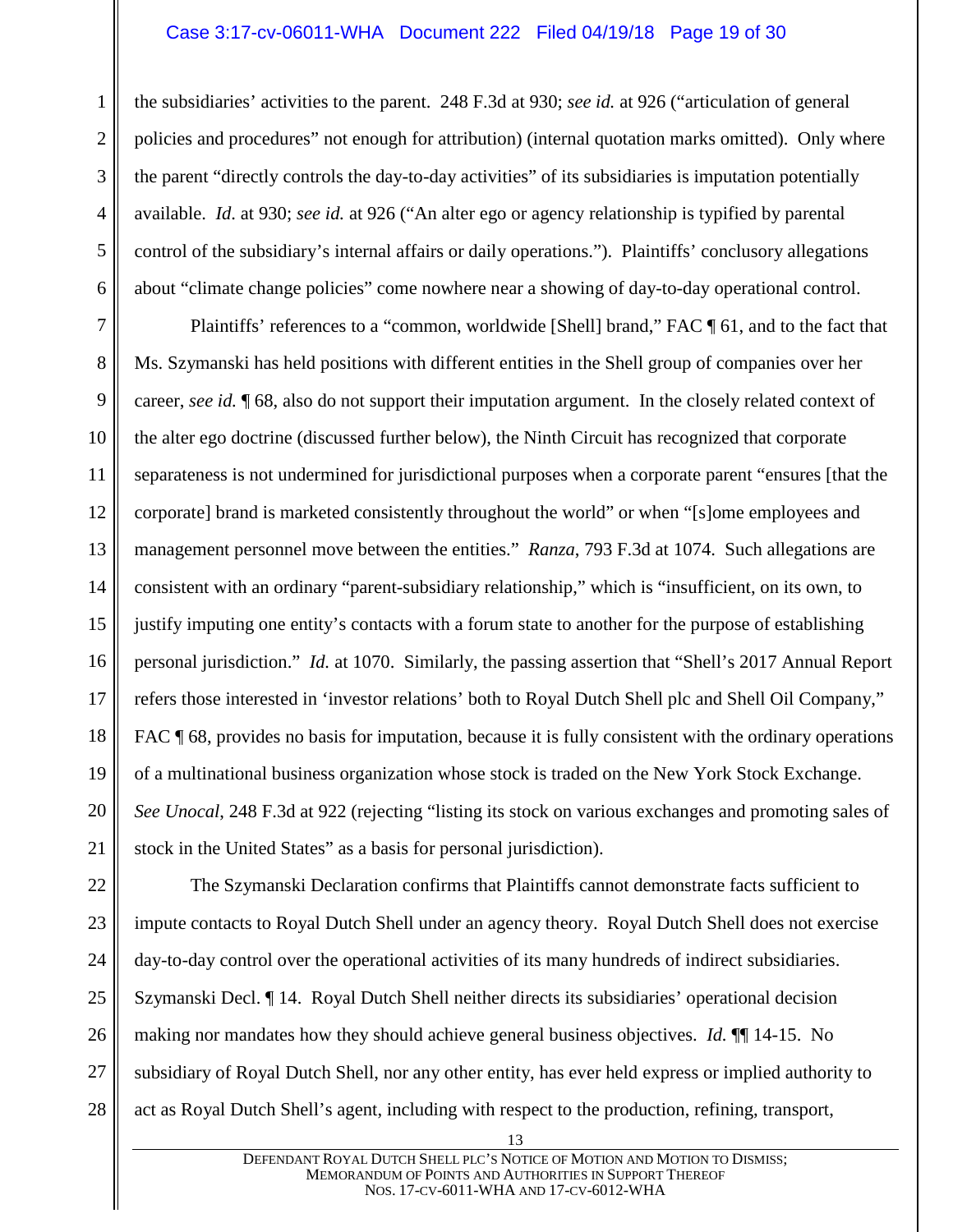#### Case 3:17-cv-06011-WHA Document 222 Filed 04/19/18 Page 20 of 30

marketing, or sale of fossil fuels in California or anywhere else in the United States. *Id*. ¶¶ 7, 23, 29. Those facts refute any effort to establish an agency relationship between Royal Dutch Shell and its indirect subsidiaries. *See*, *e.g.*, *Havlish*, 2014 WL 4828654, at \*2-3 (rejecting agency argument on indistinguishable record).

*Alter Ego*. Nor can Plaintiffs impute the alleged jurisdictional contacts to Royal Dutch Shell on the theory that Royal Dutch Shell's subsidiaries are its alter egos. The alter ego theory requires plaintiffs to show that "there is such unity of interest and ownership that the separate personalities of the two entities no longer exist" and that "failure to disregard their separate identities would result in fraud or injustice." *Yamaha*, 851 F.3d at 1021; *see Axiom Foods*, 874 F.3d at 1071 n.5.

10 11 12 13 14 15 16 17 18 19 20 21 22 23 The Ninth Circuit has refused to recognize that a parent and its subsidiaries are alter egos in cases presenting much more concrete allegations than one finds in Plaintiffs' amended complaints. In *Ranza*, the parent company was "heavily involved in [the subsidiary's] operations"; "exercise[d] control over [the subsidiary's] overall budget and ha[d] approval authority for large purchases; establishe[d] general human resource policies for both entities and [was] involved in some hiring decisions; operate[d] information tracking systems all of its subsidiaries utilize[d]; ensure[d] the [parent company] brand [was] marketed consistently throughout the world; and require[d] some [subsidiary] employees to report to [parent company] supervisors on a 'dotted-line' basis." 793 F.3d at 1074*.* Similarly, in *Unocal*, the plaintiffs alleged that the parent intervened in its subsidiaries' acquisitions, divestments, and capital expenditures; formulated policies and strategies for its subsidiaries to follow; provided its subsidiaries with financing; and maintained an overlap of directors and officers. *See* 248 F.3d at 927. The Ninth Circuit refused to impute contacts under an alter ego theory in those cases. *See Ranza*, 793 F.3d at 1075; *Unocal*, 248 F.3d at 928. Plaintiffs allege nothing that could support a different outcome here.

24 25

26

27

28

1

2

3

4

5

6

7

8

9

The Szymanski Declaration demonstrates that Plaintiffs could not in good faith plead allegations that would show that Royal Dutch Shell and its subsidiaries are alter egos. Royal Dutch Shell and its subsidiaries observe all formal requirements to operate as separate entities. Szymanski Decl. ¶ 11. Each is separately created, maintains substantial capital, keeps separate financial accounts, and is managed by its own board of directors. *Id.* Royal Dutch Shell does not exercise

DEFENDANT ROYAL DUTCH SHELL PLC'S NOTICE OF MOTION AND MOTION TO DISMISS; MEMORANDUM OF POINTS AND AUTHORITIES IN SUPPORT THEREOF NOS. 17-CV-6011-WHA AND 17-CV-6012-WHA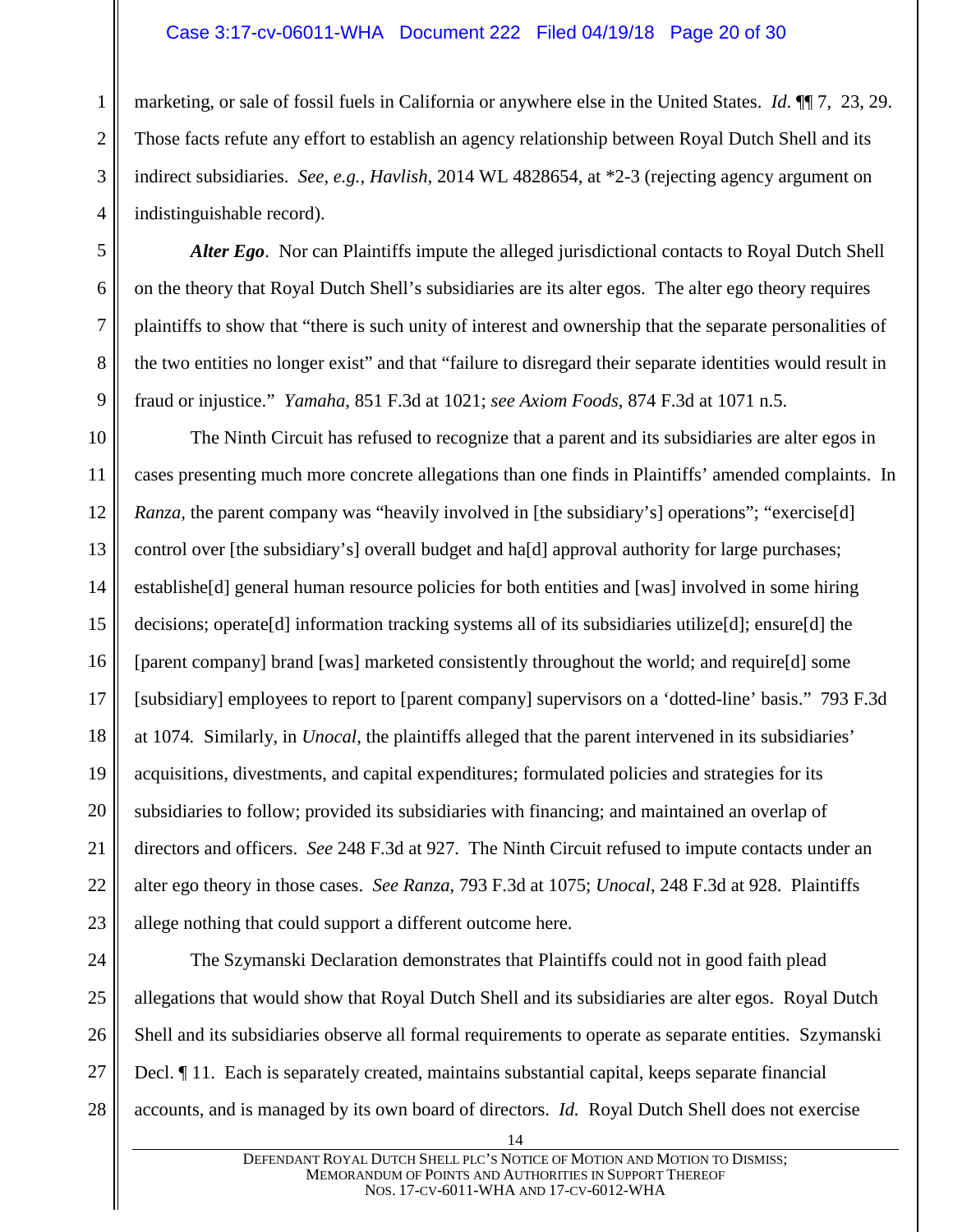day-to-day control over the operational activities of its subsidiaries. *Id*. ¶ 14. Those facts foreclose reliance on an alter ego theory here. *See Ranza*, 793 F.3d at 1074-75.

<span id="page-20-0"></span>

1

2

3

4

5

### **3. Plaintiffs Cannot Show That Their Claims Arise From The Attenuated Jurisdictional Contacts Alleged In The Amended Complaints**

Even if Plaintiffs could impute all of the forum contacts alleged in the amended complaints to Royal Dutch Shell — and they cannot, as explained above — they still would fall short of making a prima facie showing of specific jurisdiction. A court may exercise specific jurisdiction over a defendant only if the plaintiff's claims "aris[e] out of or relat[e] to" the defendant's contacts with the forum. *Bristol-Myers*, 137 S. Ct. at 1780. The Ninth Circuit has held that the defendant's forum contacts must have caused the plaintiff's injury for a court to exercise specific jurisdiction. *See Bancroft & Masters, Inc. v. Augusta Nat'l Inc.*, 223 F.3d 1082, 1088 (9th Cir. 2000). Courts in this circuit "measure this requirement in terms of 'but for' causation." *Id*. [8](#page-20-1)

Plaintiffs have not pleaded — and could not plausibly plead — allegations that would satisfy the "requirement" of "'but for' causation." *Id*. Plaintiffs assert that their claims arise out of the combustion of fossil fuels to produce energy, which emits greenhouse gases, which accumulate in the atmosphere, which results in a warmer global climate, which yields sea-level rise and extreme weather events, and which ultimately harms their property interests.<sup>[9](#page-20-2)</sup> As an initial matter, however, Plaintiffs' claims and their underlying theory of causation are not even loosely tethered to the forum contacts alleged in the amended complaints. Plaintiffs do not so much as imply that the contacts alleged in the amended complaints, *see* FAC ¶¶ 60-73, could be considered a but-for cause of the sealevel rise and extreme weather events that allegedly harm Plaintiffs' property and thereby give rise to

<span id="page-20-1"></span><sup>8</sup> Other circuits have held, correctly in Royal Dutch Shell's view, that the defendant's forum contacts must amount to the proximate cause of the plaintiff's injuries for there to be specific jurisdiction. *See SPV Osus Ltd. v. UBS AG*, 882 F.3d 333, 344 (2d Cir. 2018) (discussing circuit split). In all events, as demonstrated in the text, Plaintiffs cannot show that their claims arise from the attenuated contacts alleged in the amended complaints even under the more lenient but-for test.

DEFENDANT ROYAL DUTCH SHELL PLC'S NOTICE OF MOTION AND MOTION TO DISMISS; MEMORANDUM OF POINTS AND AUTHORITIES IN SUPPORT THEREOF NOS. 17-CV-6011-WHA AND 17-CV-6012-WHA

<span id="page-20-2"></span><sup>9</sup> *See*, *e.g.*, FAC ¶ 88 ("Today, due primarily to the combustion of fossil fuels produced by Defendants and others, the atmospheric level of carbon dioxide is 410 ppm, higher than at any time during human civilization and likely higher than any level in millions of years."); *id.* ¶ 90 ("Global warming causes sea level rise by melting glaciers and sea ice, and by causing seawater to expand."); Oak. FAC ¶ 130 ("Oakland has already begun to feel injury from sea level rise, although its most severe injuries by far are the injuries that will occur in the future if prompt action is not taken to protect Oakland and its residents from rising sea levels caused by global warming."); S.F. FAC ¶¶ 130-35 (alleging similar threat of harm).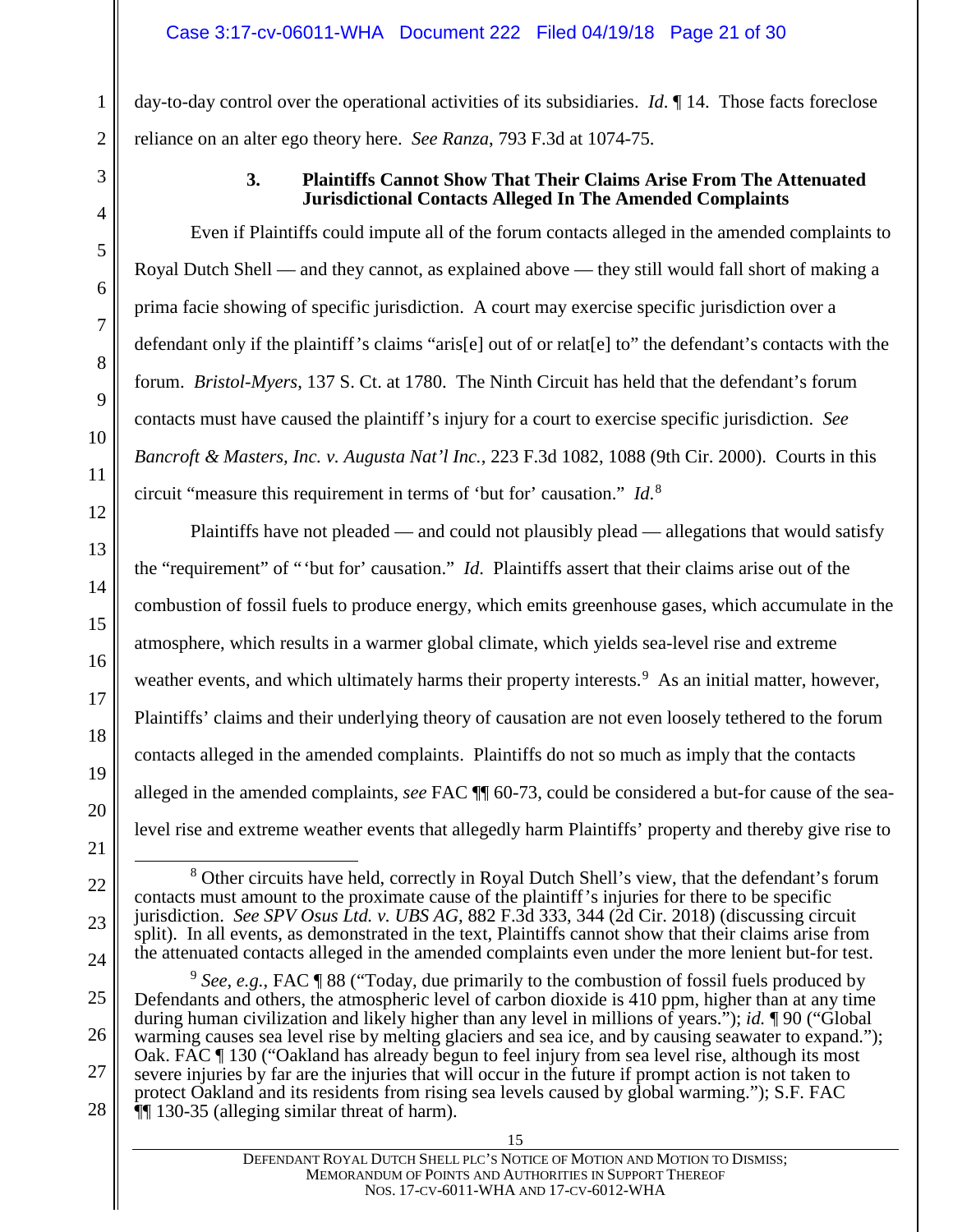#### Case 3:17-cv-06011-WHA Document 222 Filed 04/19/18 Page 22 of 30

their claims for a public nuisance. Indeed, some of the contacts alleged in the amended complaints concern fossil fuels that have not been recovered or refined, let alone marketed to consumers who could combust them, logically excluding any possibility that those asserted contacts are causally related to Plaintiffs' claims. *See*, *e.g.*, *id.* ¶ 70 (asserting that "Shell" has "proved reserves" and "proved undeveloped reserves" in the United States).

6 7 8 9 10 11 12 13 14 15 16 17 18 19 20 21 22 Nor could Plaintiffs satisfy the "requirement" of "'but for' causation" even if they could aggregate and impute to Royal Dutch Shell all of the activities of its subsidiaries in California or the United States. According to a study on which Plaintiffs rely, the combustion of *all* of the fossil fuels that *all* of Royal Dutch Shell's subsidiaries have allegedly *ever* produced and sold *anywhere in the world* accounts for just 2.12% of the greenhouse gases emitted from industrial sources since the start of the Industrial Revolution.[10](#page-21-1) Although Royal Dutch Shell does not accept the inputs, analysis, or conclusions in that study, and setting aside the fact that the figure improperly aggregates activities worldwide rather than forum-wide as due process requires, the important point for present purposes is that Plaintiffs have not alleged, and could not show, that their claimed injuries would not have occurred but for the alleged conduct of subsidiaries of Royal Dutch Shell. *See Doe v. American Nat'l Red Cross*, 112 F.3d 1048, 1051 (9th Cir. 1997) (denying specific jurisdiction where defendant's forum contacts were "only peripherally" related to plaintiff's alleged injuries and "too attenuated to satisfy the 'but for' test"). Indeed, Plaintiffs do not ask the Court to make that leap: In an earlier filing, Plaintiffs disclaimed any possibility that activities on the Outer Continental Shelf, which yield as much as a third of oil and gas production in the United States in some years, might constitute a but-for cause of global climate change and their alleged injuries. *See* Pls.' Reply on Mot. Remand at 20-21, ECF No. 108, Case No. 17-cv-6011; ECF No. 91, Case No. 17-cv-6012.

<span id="page-21-0"></span>23 24

25

26

<span id="page-21-1"></span>27

28

1

2

3

4

5

#### **4. Exercising Specific Jurisdiction Over Royal Dutch Shell In These Cases Would Be Unreasonable**

This Court need not decide whether it would be reasonable to exercise specific jurisdiction over Royal Dutch Shell because Plaintiffs have not carried their burden of showing that Royal Dutch

 <sup>10</sup> *See* Oak. FAC ¶ 94 nn.50-51; S.F. FAC ¶ 94 nn.71-72 (citing Richard Heede, *Tracing Anthropogenic Carbon Dioxide and Methane Emissions to Fossil Fuel and Cement Producers, 1854- <sup>2010</sup>*, 122 Climatic Change 229 (2014), *available at* https://link.springer.com/content/pdf/10.1007% 2Fs10584-013-0986-y.pdf). Heede presents the relevant figure at 237 tbl. 3.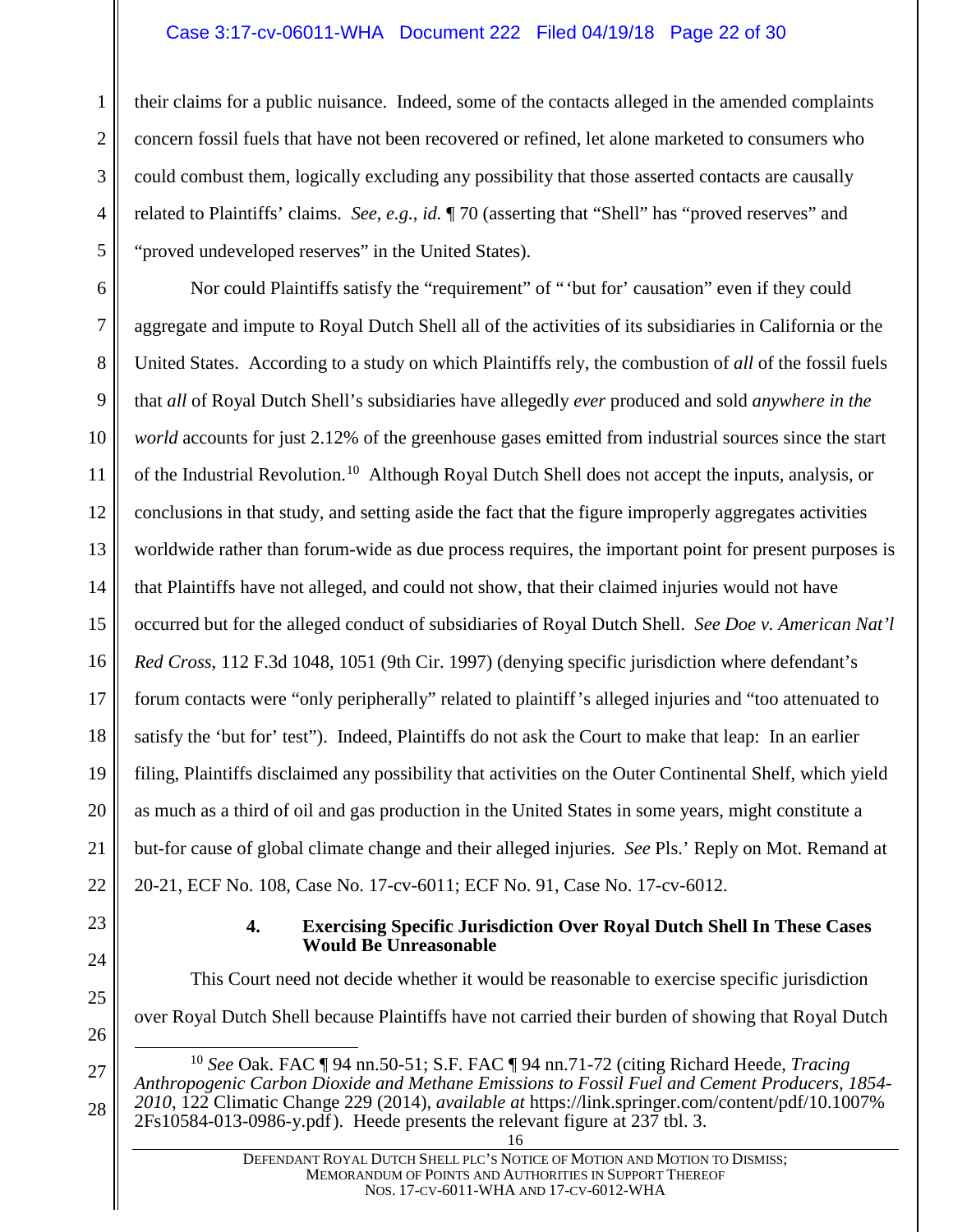#### Case 3:17-cv-06011-WHA Document 222 Filed 04/19/18 Page 23 of 30

Shell has created sufficient contacts with the forum and that their claims arise out of those contacts. *See Boschetto*, 539 F.3d at 1016 ("[I]f the plaintiff fails at the first step, the jurisdictional inquiry ends and the case must be dismissed."); *Schwarzenegger v. Fred Martin Motor Co.*, 374 F.3d 797, 807 n.1 (9th Cir. 2007) ("Because [plaintiff] has failed to sustain his burden . . . we need not, and do not, reach the third part of the test."). Nonetheless, it would be unreasonable to exercise specific jurisdiction over Royal Dutch Shell in these cases.

The Ninth Circuit considers seven factors in assessing the reasonableness of exercising specific jurisdiction: (1) the extent of the defendant's "purposeful interjection" into the forum; (2) the burden on the defendant from defending in the forum; (3) the extent of "conflict with the sovereignty of the defendant's" home state or country; (4) the forum's interest in adjudicating the dispute; (5) the most efficient judicial resolution of the controversy; (6) the importance of the forum to the plaintiff's interest in convenient and effective relief; and (7) the existence of an alternative forum. *Glencore Grain*, 284 F.3d at 1125.

14 15 16 17 18 19 20 21 22 23 24 25 26 As in *Glencore Grain*, "[e]ven a cursory glance at the factors reveals the unreasonableness of exercising jurisdiction in this case." *Id.* With respect to the first factor, as explained above, Royal Dutch Shell has not purposefully interjected itself into California or the United States. With respect to the second factor, "[t]he burden on [Royal Dutch Shell] to defend suit in California appears great, given that it is incorporated in [England and Wales], owns no property in the forum, and has no employees or persons authorized to act on its behalf there." *Id.* at 1125-26. With respect to the third factor, the Ninth Circuit has explained that, "[w]here, as here, the defendant is from a foreign nation rather than another state, the sovereignty barrier is high and undermines the reasonableness of personal jurisdiction." *Id.* at 1126. The remaining factors do not support the reasonableness of exercising jurisdiction in these cases because, as explained in the Memorandum of Points and Authorities accompanying Defendants' Motion To Dismiss under Federal Rule of Civil Procedure 12(b)(6), Plaintiffs' claims raise matters of federal policy and foreign affairs that are not suitable for resolution by the judiciary.

27

1

2

3

4

5

6

7

8

9

10

11

12

13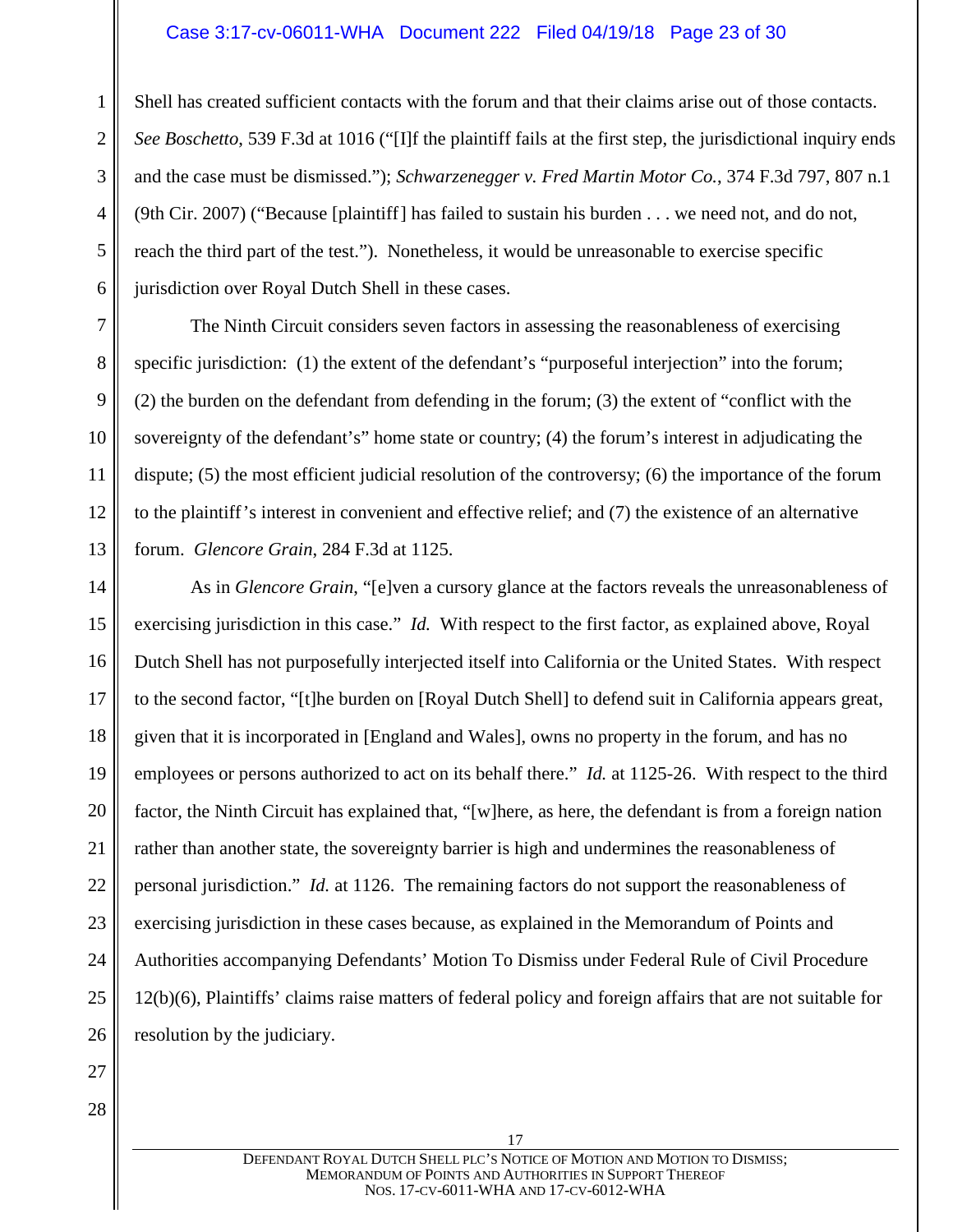<span id="page-23-0"></span>

# **C. Plaintiffs Are Not Entitled To Jurisdictional Discovery**

2 3 4 5 6 7 8 9 10 11 12 13 Plaintiffs' facially insufficient jurisdictional allegations do not entitle them to jurisdictional discovery. "[W]here a plaintiff's claim of personal jurisdiction appears to be both attenuated and based on bare allegations in the face of specific denials made by defendants, the Court need not permit even limited discovery." *Terracom v. Valley Nat'l Bank*, 49 F.3d 555, 562 (9th Cir. 1995). [11](#page-23-2)  Any request that Plaintiffs may make for jurisdictional discovery would be "premised on little more than a hunch that it might yield jurisdictionally relevant facts," *Boschetto*, 539 F.3d at 1020, as demonstrated by Plaintiffs' boilerplate pleadings and suggestion to the Court that "about 2-1/2 years" will be necessary to undertake "fairly heavy, intensive" pre-trial discovery. Transcript of Proceedings on Mot. Remand at 39, ECF No. 127, Case No. 17-cv-6011; ECF No. 110, Case No. 17-cv-6012. Far more concrete and credible jurisdictional allegations would be necessary to justify jurisdictional discovery of a foreign holding company that itself conducts no business in the United States.

14

# <span id="page-23-1"></span>**II. Plaintiffs Failed To Effect Service Of Process On Royal Dutch Shell**

15 16 17 18 19 20 21 22 23 24 25 The amended complaints must also be dismissed pursuant to Federal Rule of Civil Procedure 12(b)(5) for insufficient service of process. A court cannot exercise personal jurisdiction over a defendant without proper service of process. *Omni Capital Int'l, Ltd. v. Wolff & Co.*, 484 U.S. 97, 104 (1987); *Direct Mail Specialists v. Eclat Computerized Techs., Inc.*, 840 F.2d 685, 688 (9th Cir. 1988). Because the requirements for service of process set forth in Federal Rule of Civil Procedure 4 do "not apply to service of process which was attempted *prior* to removal" — such as Plaintiffs' purported service here — "the sufficiency of service in this case is determined according to state law." *Lee v. City of Beaumont*, 12 F.3d 933, 937 (9th Cir. 1993), *overruled on other grounds by California Dep't of Water Res. v. Powerex Corp*., 533 F.3d 1087 (9th Cir. 2008). Plaintiffs' purported service of process on Royal Dutch Shell did not comply with California law, and Royal Dutch Shell must be dismissed.

- 26
- <span id="page-23-2"></span>27

<sup>&</sup>lt;sup>11</sup> See also Boschetto, 539 F.3d at 1020 (affirming denial of jurisdictional discovery); *Butcher's Union Local No. 498, United Food & Commercial Workers v. SDC Inv., Inc.*, 788 F.2d 535, 540-41 (9th Cir. 1986) (same); *Mehr v. Federation Internationale de Football Ass'n*, 115 F. Supp. 3d 1035, 1053-54 (N.D. Cal. 2015) (denying jurisdictional discovery).

<sup>18</sup>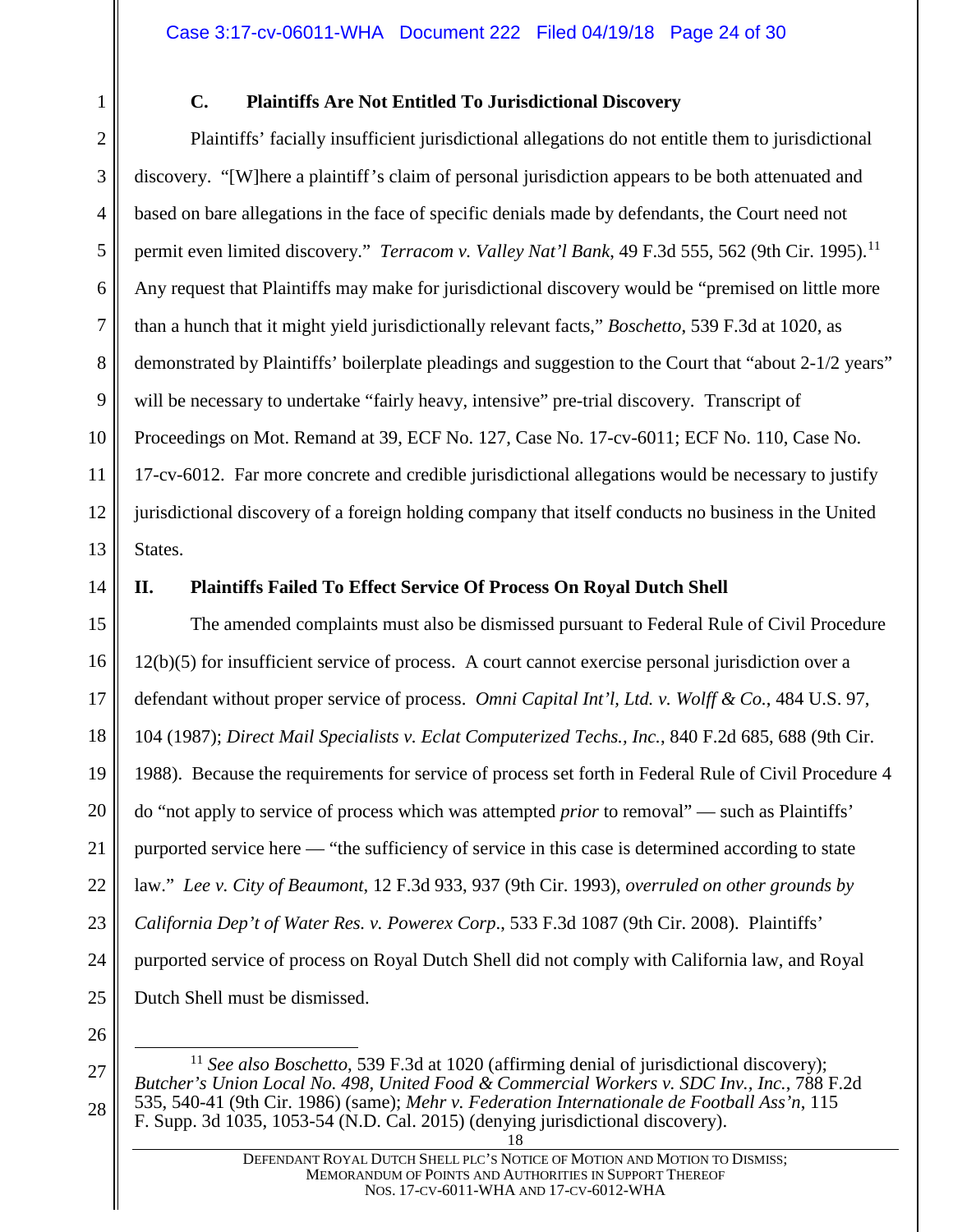<span id="page-24-0"></span>

2

3

4

5

6

7

8

 $\overline{Q}$ 

10

11

12

13

14

15

16

17

18

19

20

21

22

23

24

25

26

27

# **A. Plaintiffs' Service Did Not Comply With Corporations Code § 2110 And Code Of Civil Procedure § 416.10(d)**

Under California law, a foreign corporation transacting business in California may be served in California by "[d]eliver[ing] by hand" a copy of the complaint and summons to the "general manager" of the foreign corporation. Cal. Corp. Code § 2110; *see also id*. § 2100 (except as otherwise provided, § 2110 "applies *only* to foreign corporations transacting intrastate business" in California) (emphasis added); Cal. Code Civ. P.  $\S$  416.10(d) (service under "Section . . . 2110 . . . of the Corporations Code" constitutes valid service on a corporation). Here, Plaintiffs' purported service of process was insufficient under these provisions for two independent reasons: First, Royal Dutch Shell does not "transact" business in the State of California and is therefore not subject to service under § 2110. Second, Plaintiffs did not serve the complaints and summons upon a "general manager" of Royal Dutch Shell, but instead purported to serve one of its indirect subsidiaries, Shell Oil Company.

First, in construing the similarly worded predecessor to § 2110 (then § 6500), the California Supreme Court held in *Cosper v. Smith & Wesson Arms Co.*, 53 Cal. 2d 77 (1959), that "[t]he validity of the service of process pursuant to section 6500 of the Corporations Code depends first on whether the foreign corporation is 'doing business in this State' within the meaning of the statute." *Id*. at 82; *see also Sales Affiliates v. Superior Court*, 96 Cal. App. 2d 134, 135-36 (1950); *Empire Steel Corp. of Tex., Inc. v. Superior Court*, 56 Cal. 2d 823, 828-29 (1961) ("Whether service of process . . . was valid depends herein upon whether [the foreign corporation] was 'doing business in this State.'"). As set forth above, Plaintiffs have not pleaded and cannot demonstrate that Royal Dutch Shell has transacted business in California. On the contrary, Royal Dutch Shell has submitted a declaration from its General Counsel and Secretary specifically affirming that Royal Dutch Shell does *not* conduct "intrastate" business in California. *See* Szymanski Decl. ¶ 7. Indeed, as a foreign holding company, Royal Dutch Shell does *no* business in the United States, much less in California. *See id*. ¶¶ 3-4, 7. Royal Dutch Shell is therefore not subject to service under Corporations Code § 2110.

Second, even assuming for the sake of argument that Plaintiffs could demonstrate that Royal Dutch Shell "transacts" business in the State of California (which they cannot), Plaintiffs failed to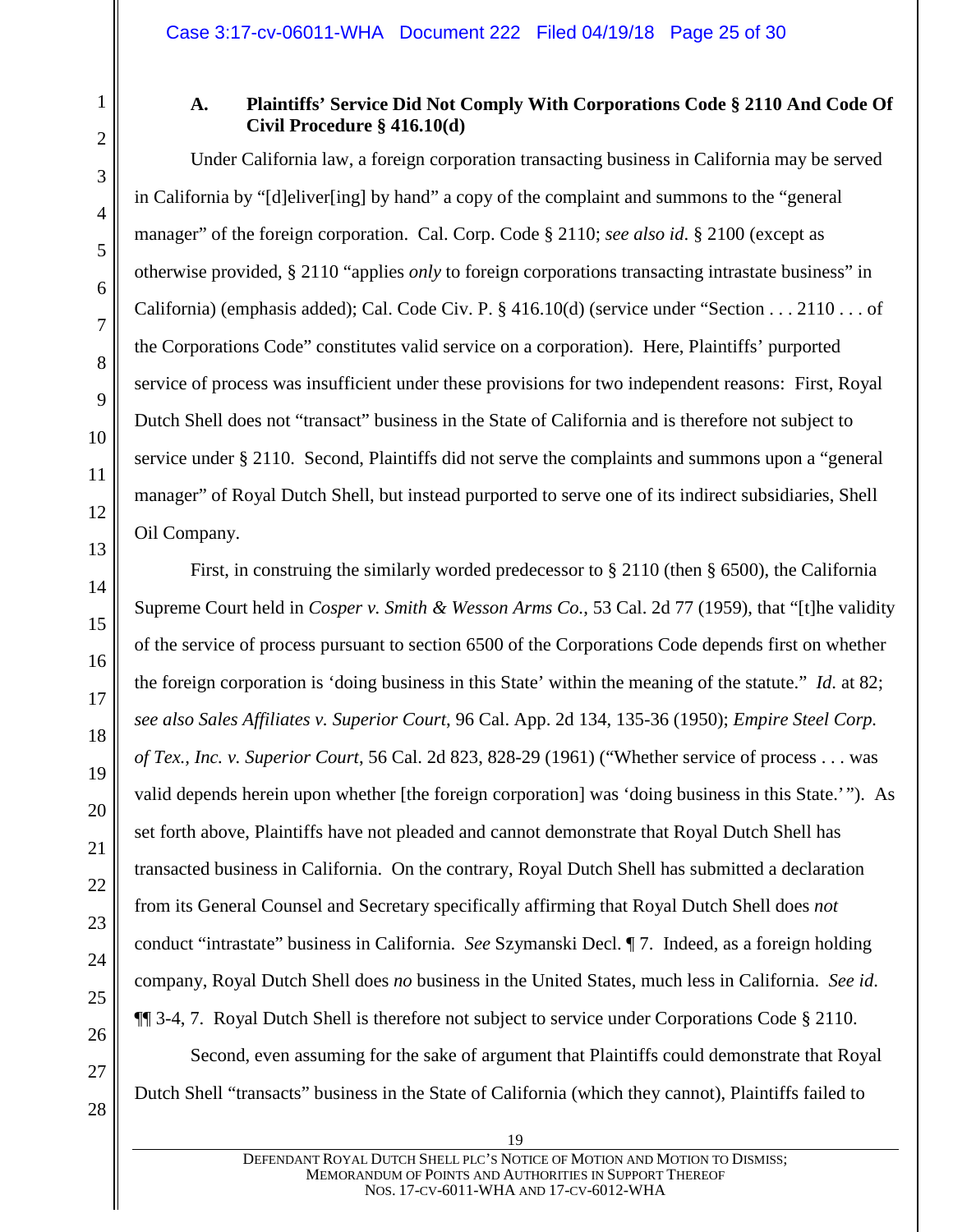#### Case 3:17-cv-06011-WHA Document 222 Filed 04/19/18 Page 26 of 30

1 2 3 4 5 6 7 8 9 10 11 12 properly serve a "general manager" of Royal Dutch Shell. Corporations Code § 2110 permits service of process upon a foreign corporation transacting business in California by serving "its general manager in this state" via "[d]elivery by hand of a copy of any process." Though the statute does not expressly define the term "general manager," the California Supreme Court has explained that the "essential factor" in identifying a "general manager" is that the person must, at a minimum, be "performing services for" the foreign corporation in California, thereby "providing it with the opportunity for 'regular contact with its customers and a channel for a continuous flow of business into the state.'" *Cosper*, 53 Cal. 2d at 84 (citation omitted); *see also id*. at 83 (only an agent with such responsibilities is "of sufficient character and rank to make it reasonably certain that the defendant will be apprised of the service made"). As Royal Dutch Shell has demonstrated, it has no employees or agents in California and conducts no business there, and it therefore does not have any manager, much less a general manager, in this state. *See* Szymanski Decl. ¶ 7.

13 14 15 16 17 18 19 20 21 Here, Plaintiffs purportedly served Royal Dutch Shell on the theory that its indirect domestic subsidiary, *Shell Oil Company*, is Royal Dutch Shell's "general manager" in California. *See* Marshall Decl., Exs. A, B. This theory fails. Plaintiffs have not even bothered to allege any facts that would establish that Shell Oil Company meets any relevant test for designating it as Royal Dutch Shell's "general manager" in California. As Royal Dutch Shell has shown, "[n]o subsidiary of Royal Dutch Shell . . . has ever held express or implied authority to act as Royal Dutch Shell's agent, including with respect to the production, refining, transport, marketing, or sale of fossil fuels in . . . California"; Royal Dutch Shell has no "manager[]" in California; and, specifically, "Shell Oil Company is neither an agent nor general manager of Royal Dutch Shell." Szymanski Decl. ¶¶ 7, 9.

22 23 24 25 26 27 28 In view of Royal Dutch Shell's showing, Plaintiffs cannot carry their burden to prove that Shell Oil Company does any of the things that would be required to show that it is Royal Dutch Shell's "general manager." Shell Oil Company does not conduct activities in California that involve the "opportunity" for Royal Dutch Shell to have "regular contact with its customers and a channel for continuous flow of business into the state," and it therefore does not meet the essential minimum required by *Cosper*. *See* 53 Cal. 2d at 84. Moreover, "[t]he term 'general manager of a corporation' indicates one who has *general direction and control of the business of the corporation* as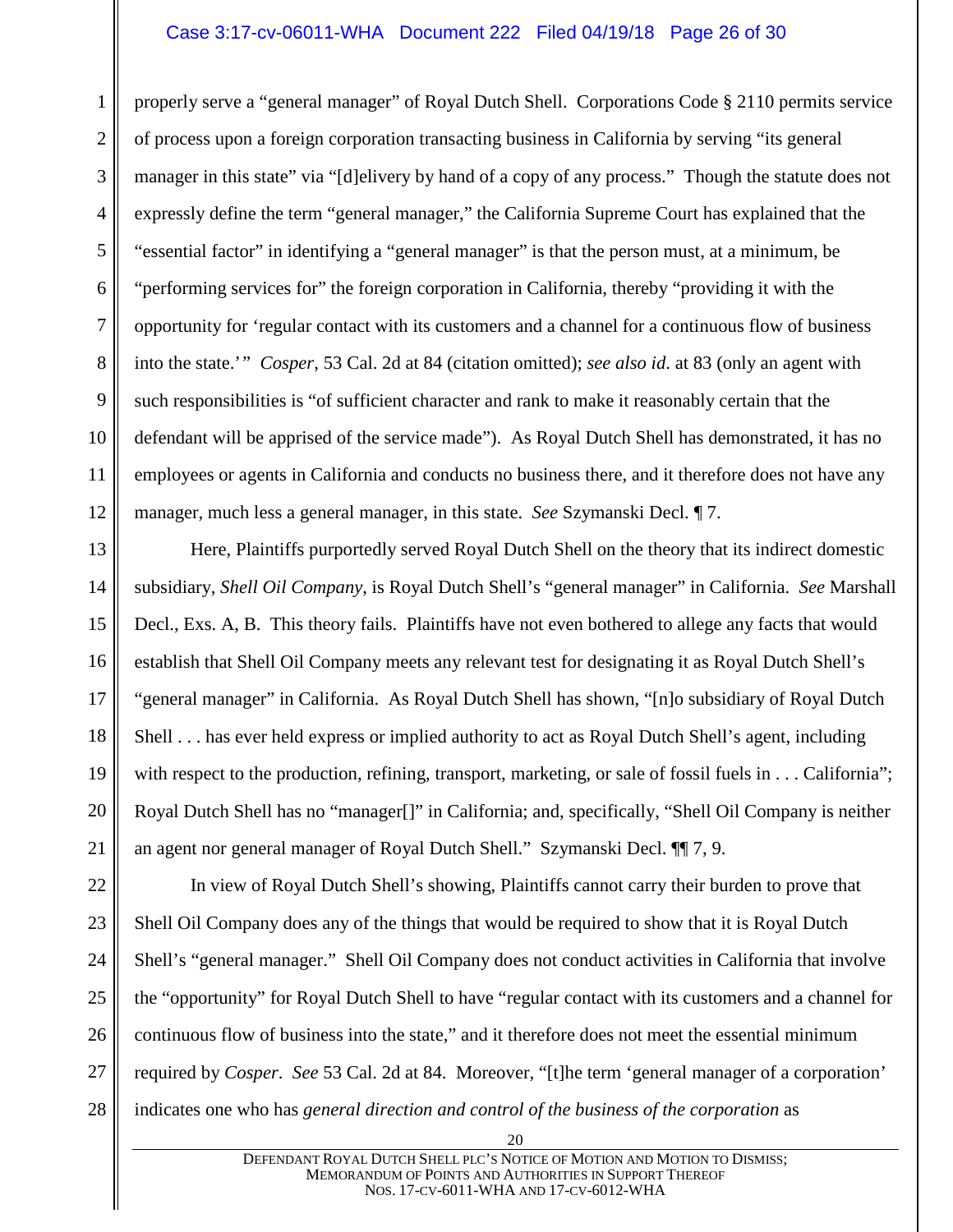#### Case 3:17-cv-06011-WHA Document 222 Filed 04/19/18 Page 27 of 30

1

2

3

4

5

6

distinguished from one who has the management only of a particular branch of the business; he may do everything which the corporation could do in transaction of its business." *General Motors Corp. v. Superior Court*, 15 Cal. App. 3d 81, 86 (1971) (emphasis added); *see also Cosper*, 53 Cal. 2d at 83-84 (person "actively engaged in promoting the sales" of foreign corporation was "general manager" for purposes of service). The contention that Shell Oil Company, an indirect subsidiary, has "general direction and control of the business" of Royal Dutch Shell is wholly without merit.

7 8 9 10 11 12 13 14 15 16 17 18 19 20 21 22 23 24 25 26 27 28 Plaintiffs are wrong in their apparent premise that, either for purposes of service of process or for any other purpose, they may disregard the corporate distinctions between Royal Dutch Shell and its subsidiaries and that it is enough that a subsidiary apprises its foreign parent of an attempted service. *See* FAC ¶ 30. The Ninth Circuit recently held that the mere fact that a foreign parent "holds itself and its subsidiaries out as a single integrated global 'Group,'" and issues consolidated financial statements, is *insufficient* to render the domestic subsidiary a "general manager" for purposes of service of process under California law. *United States ex rel. Miller v. Public Warehousing Co. KSC*, 636 F. App'x 947, 949 (9th Cir. 2016). Instead, the plaintiff bears the burden of demonstrating that there is a "sufficiently close connection" between the subsidiary and parent, based on the "frequency and quality of contact between the parent and the subsidiary, the benefits in California that the parent derives from the subsidiary, and the overall likelihood that service upon the subsidiary will provide actual notice to the parent. *Id.*; *Brockmeyer v. May*, 383 F.3d 798, 801 (9th Cir. 2004) (burden of proof rests on party claiming proper service). The fact that the foreign parent in *Miller* was actually apprised of the attempted service, and moved to dismiss under Rule 12(b)(5), was not sufficient; the statute still requires a showing that service was made on a "general manager" under the standards set forth in *Cosper* and its progeny. 636 F. App'x at 949. This accords with the "general rule that subsidiaries and parent corporations are separate entities," and that not "*any* large subsidiary" qualifies as "general manager" under California law. *Thomas v. Takeda Pharm. USA, Inc.*, 2017 WL 2214956, at  $*$ 5 (E.D. Cal. May 19, 2017) (granting motion to dismiss for insufficient service of process). For the reasons set forth above, Plaintiffs have not and cannot demonstrate that Royal Dutch Shell has the requisite "close connection" with Shell Oil Company, the entity Plaintiffs purportedly served.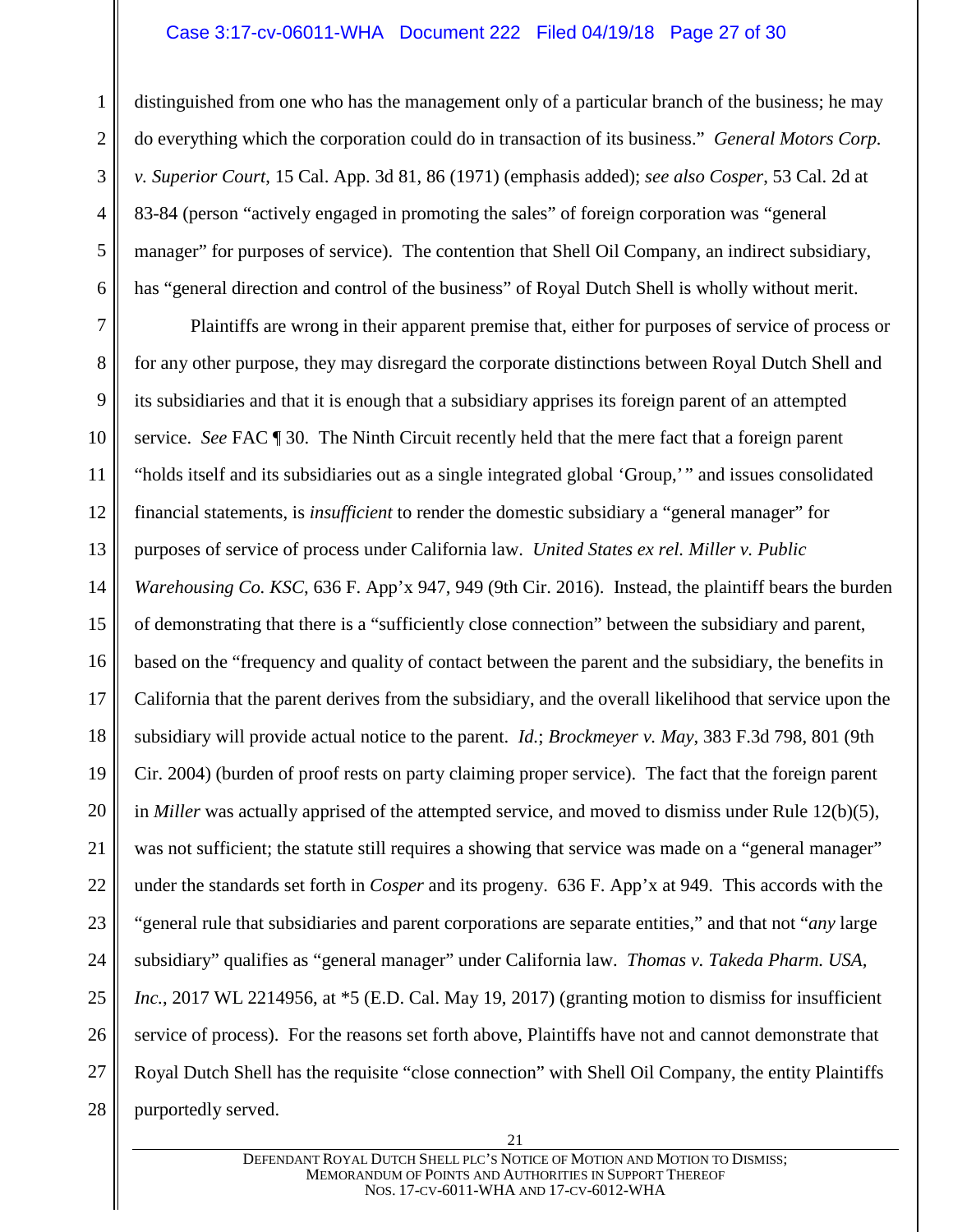<span id="page-27-0"></span>

2

3

4

5

6

7

8

### **B. Plaintiffs' Service Cannot Be Upheld Under Code Of Civil Procedure § 410.16(b)**

For the same reasons, Plaintiffs' service likewise failed to satisfy Cal. Code Civ. P. § 416.10(b), which is the only other provision on which Plaintiffs could conceivably rely.<sup>[12](#page-27-3)</sup>

Subsection (b) of  $\S$  416.10 states that a corporation may be served by delivering the summons to, *inter alia*, its "general manager." For the reasons explained earlier, Shell Oil Company does not qualify as the "general manager" of Royal Dutch Shell, and Plaintiffs' service fails under that provision as well. *See Miller*, 636 F. App'x at 949 & n.1 (rejecting view that different standards apply in determining who counts as a "general manager" under § 416.10(b) and Corp. Code § 2110).

9 10 11 12 13 14 15 16 17 18 Although § 416.10(b) (unlike Corp. Code §§ 2100, 2110) does not include an express provision requiring a showing that the corporation is doing business in California, the only relevance of that omission is that § 416.10(b) permits service, through otherwise appropriate methods, on a "general manager" *outside* California. *See*, *e.g.*, *Ault v. Dinner for Two, Inc.*, 27 Cal.App.3d 145, 150 (1972) (where "the summons and complaint were served upon the corporate defendant's managing agent (general manager) in *New Jersey*," the service was valid under § 416.10(b), even if it was not valid under § 416.10(d) and the provisions of the Corporations Code incorporated therein) (emphasis added). Where, as here, the plaintiff contends that a foreign corporation has a "general manager" *in California*, that necessarily presupposes that the corporation is conducting business *in* California that the "general manager" in California manages, and the standards in *Cosper* remain applicable.

# <span id="page-27-1"></span>**III. The Amended Complaints Fail To State Any Claim Upon Which Relief May Be Granted**

Royal Dutch Shell also incorporates by reference the arguments set forth in Defendants' Motion To Dismiss and Memorandum of Points and Authorities, filed jointly and on behalf of all Defendants in support of a motion to dismiss for failure to state a claim upon which relief may be granted.

#### **CONCLUSION**

<span id="page-27-2"></span>

<span id="page-27-3"></span>28

The Court should grant Royal Dutch Shell's motion to dismiss with prejudice.

 $12$  Subsection (a) only applies to a corporation that has designated an agent for service of process in California (which Royal Dutch Shell indisputably has not done), and subsection (c) only applies to a corporation that is a "bank." *See* Cal. Code Civ. P. § 416.10(a), (c).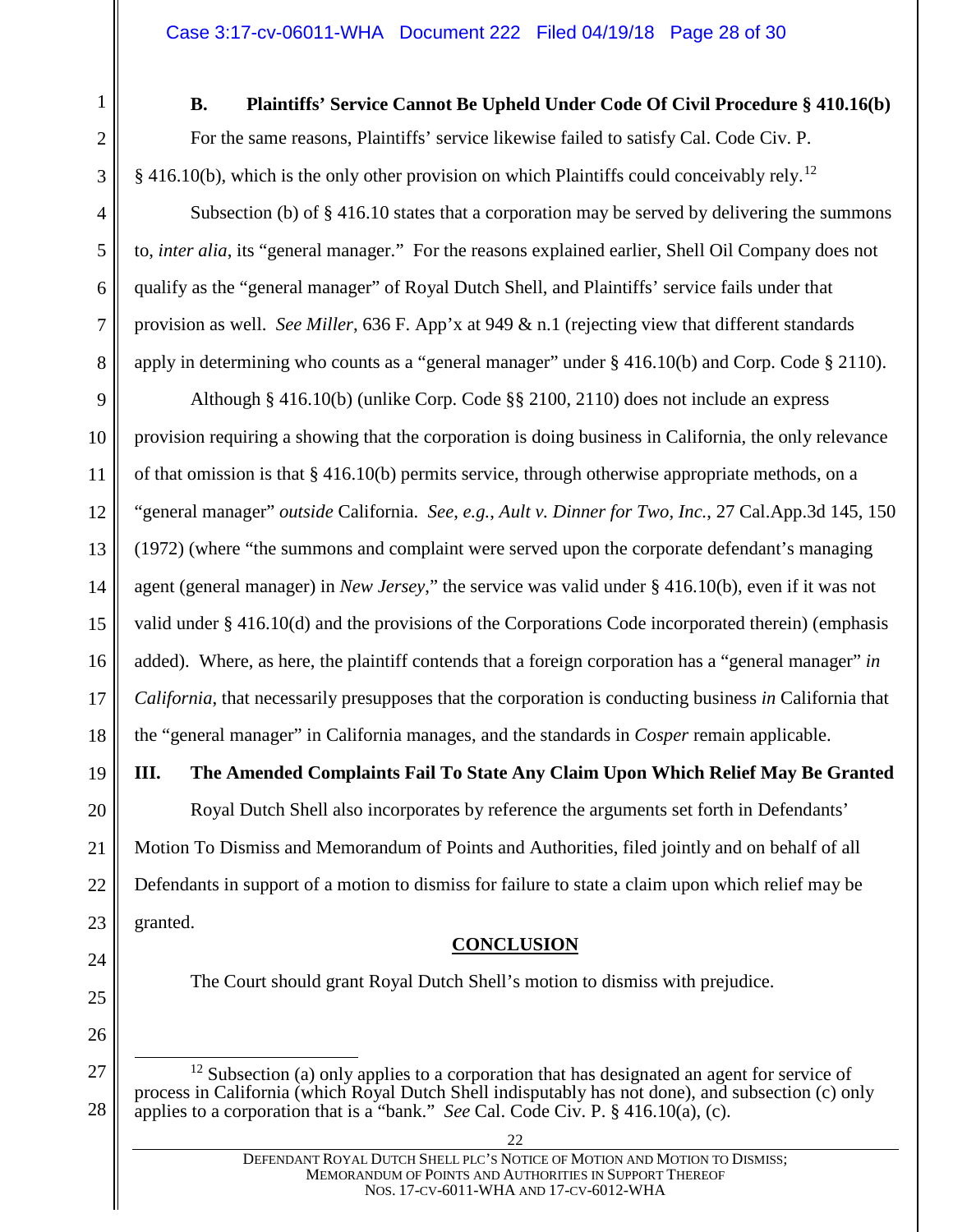# Case 3:17-cv-06011-WHA Document 222 Filed 04/19/18 Page 29 of 30

| 1                   | Dated: April 19, 2018                                                                             | Respectfully submitted,                                                                    |  |  |
|---------------------|---------------------------------------------------------------------------------------------------|--------------------------------------------------------------------------------------------|--|--|
| $\overline{2}$      |                                                                                                   | By: /s/ Brendan J. Crimmins                                                                |  |  |
| 3<br>$\overline{4}$ | Daniel P. Collins (SBN 139164)<br>MUNGER, TOLLES & OLSON LLP<br>350 South Grand Avenue            | Jerome C. Roth (SBN 159483)<br>Elizabeth A. Kim (SBN 295277)<br>MUNGER, TOLLES & OLSON LLP |  |  |
| 5                   | <b>Fiftieth Floor</b><br>Los Angeles, California 90071-3426                                       | 560 Mission Street<br><b>Twenty-Seventh Floor</b>                                          |  |  |
|                     | Telephone: (213) 683-9100                                                                         | San Francisco, California 94105-2907<br>Telephone: (415) 512-4000                          |  |  |
| 6                   | Facsimile: (213) 687-3702<br>E-mail: daniel.collins@mto.com                                       | Facsimile: (415) 512-4077                                                                  |  |  |
| 7                   |                                                                                                   | E-mail: jerome.roth@mto.com<br>E-mail: elizabeth.kim@mto.com                               |  |  |
| 8<br>9              |                                                                                                   | David C. Frederick (pro hac vice)<br>Brendan J. Crimmins (pro hac vice)                    |  |  |
| 10                  |                                                                                                   | David K. Suska (pro hac vice)<br>KELLOGG, HANSEN, TODD,                                    |  |  |
| 11                  |                                                                                                   | FIGEL & FREDERICK, P.L.L.C.<br>1615 M Street, N.W., Suite 400                              |  |  |
| 12                  |                                                                                                   | Washington, D.C. 20036<br>Telephone: (202) 326-7900                                        |  |  |
| 13                  |                                                                                                   | Facsimile: (202) 326-7999<br>E-mail: dfrederick@kellogghansen.com                          |  |  |
| 14                  |                                                                                                   | E-mail: bcrimmins@kellogghansen.com<br>E-mail: dsuska@kellogghansen.com                    |  |  |
| 15                  |                                                                                                   | Attorneys for Defendant Royal Dutch Shell plc                                              |  |  |
| 16                  |                                                                                                   |                                                                                            |  |  |
| 17                  |                                                                                                   |                                                                                            |  |  |
| 18                  |                                                                                                   |                                                                                            |  |  |
| 19                  |                                                                                                   |                                                                                            |  |  |
| 20                  |                                                                                                   |                                                                                            |  |  |
| 21                  |                                                                                                   |                                                                                            |  |  |
| 22                  |                                                                                                   |                                                                                            |  |  |
| 23                  |                                                                                                   |                                                                                            |  |  |
| 24                  |                                                                                                   |                                                                                            |  |  |
| 25                  |                                                                                                   |                                                                                            |  |  |
| 26                  |                                                                                                   |                                                                                            |  |  |
| 27                  |                                                                                                   |                                                                                            |  |  |
| 28                  |                                                                                                   |                                                                                            |  |  |
|                     |                                                                                                   | DEFENDANT ROYAL DUTCH SHELL PLC'S NOTICE OF MOTION AND MOTION TO DISMISS;                  |  |  |
|                     | MEMORANDUM OF POINTS AND AUTHORITIES IN SUPPORT THEREOF<br>NOS. 17-CV-6011-WHA AND 17-CV-6012-WHA |                                                                                            |  |  |